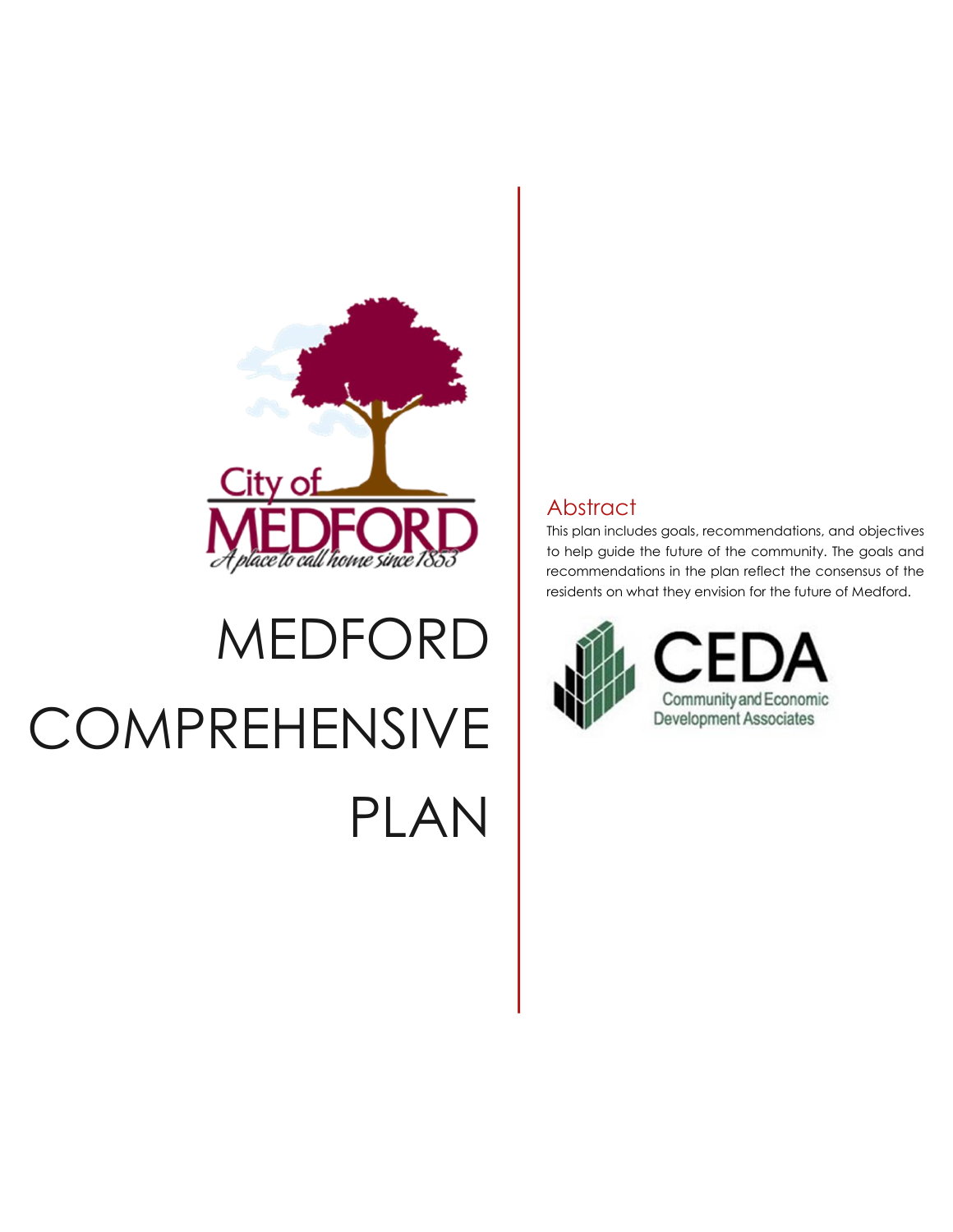## Contents

## Introduction

## Demographics

## **Land Use**

## Economic Development

## Housing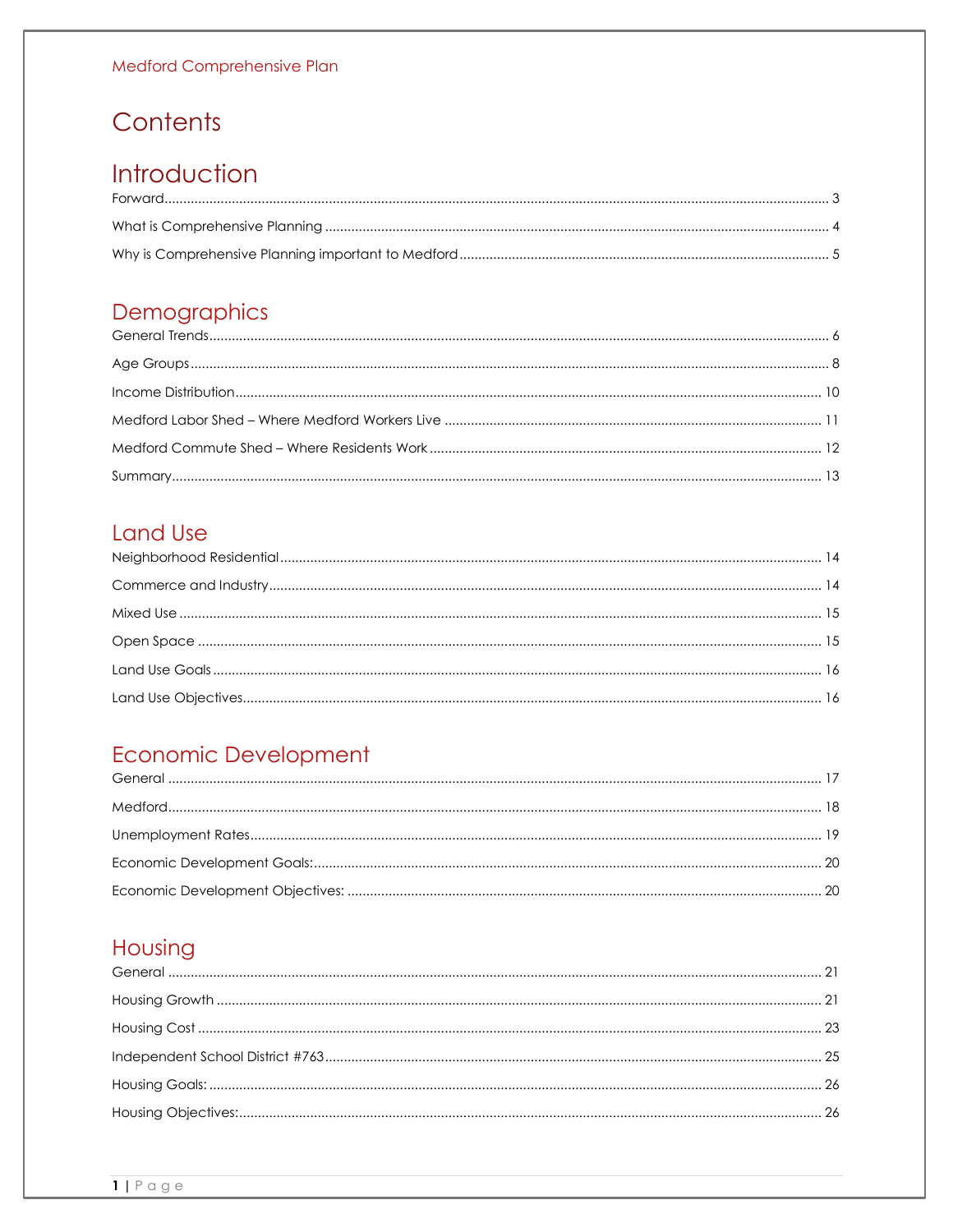## **Public Facilities**

## Conclusion

## **Implementation Tools**

## **Implementation Strategies**

## Appendix of Maps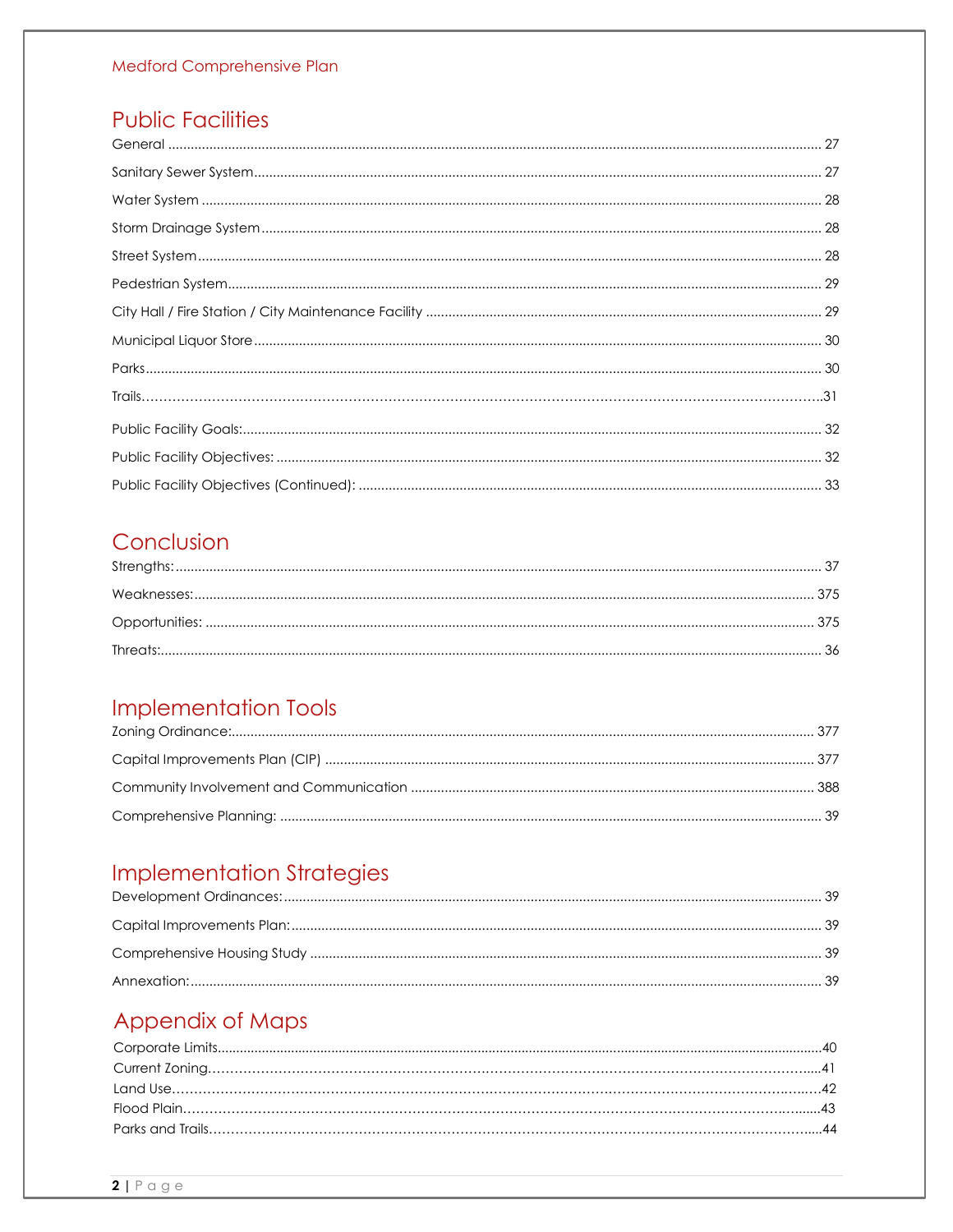## Introduction

#### <span id="page-3-0"></span>Forward

*"The site is almost an ideal one as to beauty and sanitary considerations, for aside from the pleasing landscape presented by the winding river between the bluffs on the east side, the drainage is good, the hills on the east and west provide shelter from storms, and the ground occupied by the village is level enough to make handsome streets and driveways. At one time in its history, Medford was the most important town in the county, and still does its full share of business, but many of its citizens are men who have retired from the business world or from the active management of large farms to take life easy in this cozy retreat, which gives all the town rather a quiet, dignified appearance. Medford Village enjoys all the advantages in a commercial and social way that any prosperous, well regulated village of its size could desire, including express, telegraph, telephone, and good train service in the Chicago, Milwaukee & St. Paul Railroad, not to enumerate specially the excellent store and other business places." Source: Owatonna City and Steele County Directory of 1899.*

The world has changed significantly since 1899, but one thing that hasn't changed is small town character and livability in the City of Medford. In the minds of the community's 1,400 residents, Medford is still the most important town in Steele County and beyond. The pride that the residents feel for their hometown and their school is remarkable. Because of this positive community attitude and its physical beauty and location the community has experienced significant growth recently. The following Comprehensive Plan is intended to act as a base guide for future growth and development.

The State of Minnesota through Statute 462.351 – 462.364 enables the City of Medford to create a comprehensive plan. This plan includes goals, recommendations, and objectives to help guide the future of the community. The goals and recommendations in the plan reflect the consensus of the residents on what they envision for the future of Medford.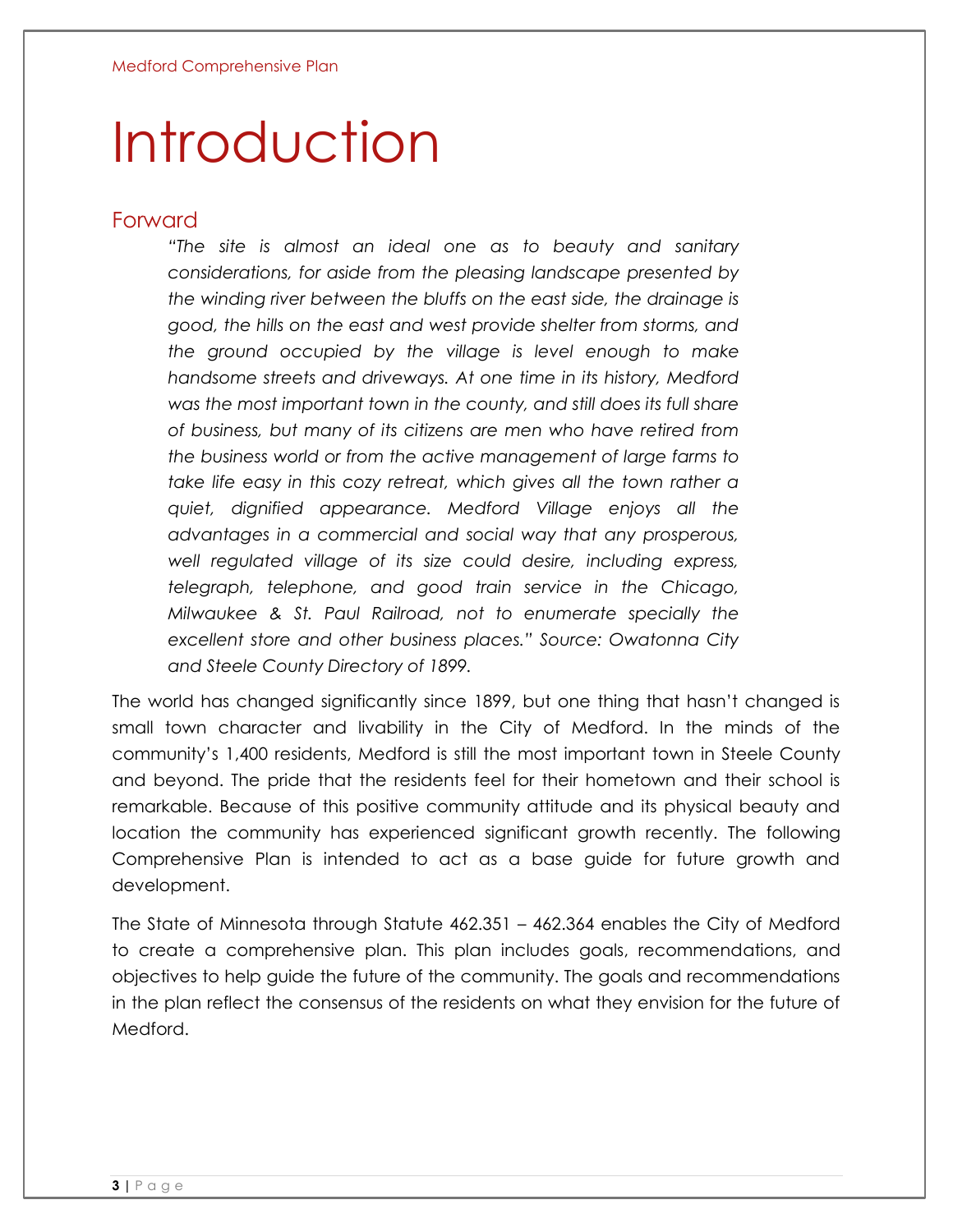#### <span id="page-4-0"></span>What is Comprehensive Planning

Comprehensive planning is as much a process to engage the public in local decisions as it is to create a document to guide development. The planning process is, at its core, a way to gather information from people with different perspectives on the type of community they would like theirs to be. Planning can also create stable ground rules and a fair set of policies by which development and quality of life can flourish. In the end, it is about making communities better.

Land use planning involves the consideration and balancing of many different factors and issues to guide the best decisions for the community both for the short and long term. The goals, objectives and implementation measures of Medford's Comprehensive Plan are intended to guide City Council, boards and commissions in making these decisions. The Plan is intended for use by all those who participate in the City's land use planning process, including local officials, persons with development interests, state, regional and federal agencies, community groups, and citizens representing all interests.

Change is an inherent part of any community and it is necessary for the Plan to be responsive to changing conditions. Thus, it needs to be updated periodically. It is anticipated that the Plan will be periodically updated to comply with state requirements, address changed circumstances and respond to changing community values and needs.

It is essential to recognize that the Plan is "comprehensive." There are no parts that can be considered independently. Plan goals and objectives are intended to be supportive of one another. However, when using the Plan to make decisions, if conflicts arise between goals and objectives, the City has an obligation to make findings indicating why the goal or policy being supported takes precedence over other goals or objectives found to be in conflict. This involves a decision-making process on the part of the City that balances and weighs the applicability and merits of the Plan's many goals and objectives against one another.

Goals, objectives and recommended action measures identify the intent of the City to accomplish certain results. The different types of Plan statements vary in specificity. Usually, goals are the most general, and objectives and recommended action measures are the most specific. The City's obligations under these statements vary according to the type of statement.

The goals and objectives are intended to relate to one another. The goals are followed by supportive objectives. The goals and objectives in turn are supported by recommended action measures. However, each Plan statement can stand alone, either as a goal or objective which are obligations the City wishes to assume, or as a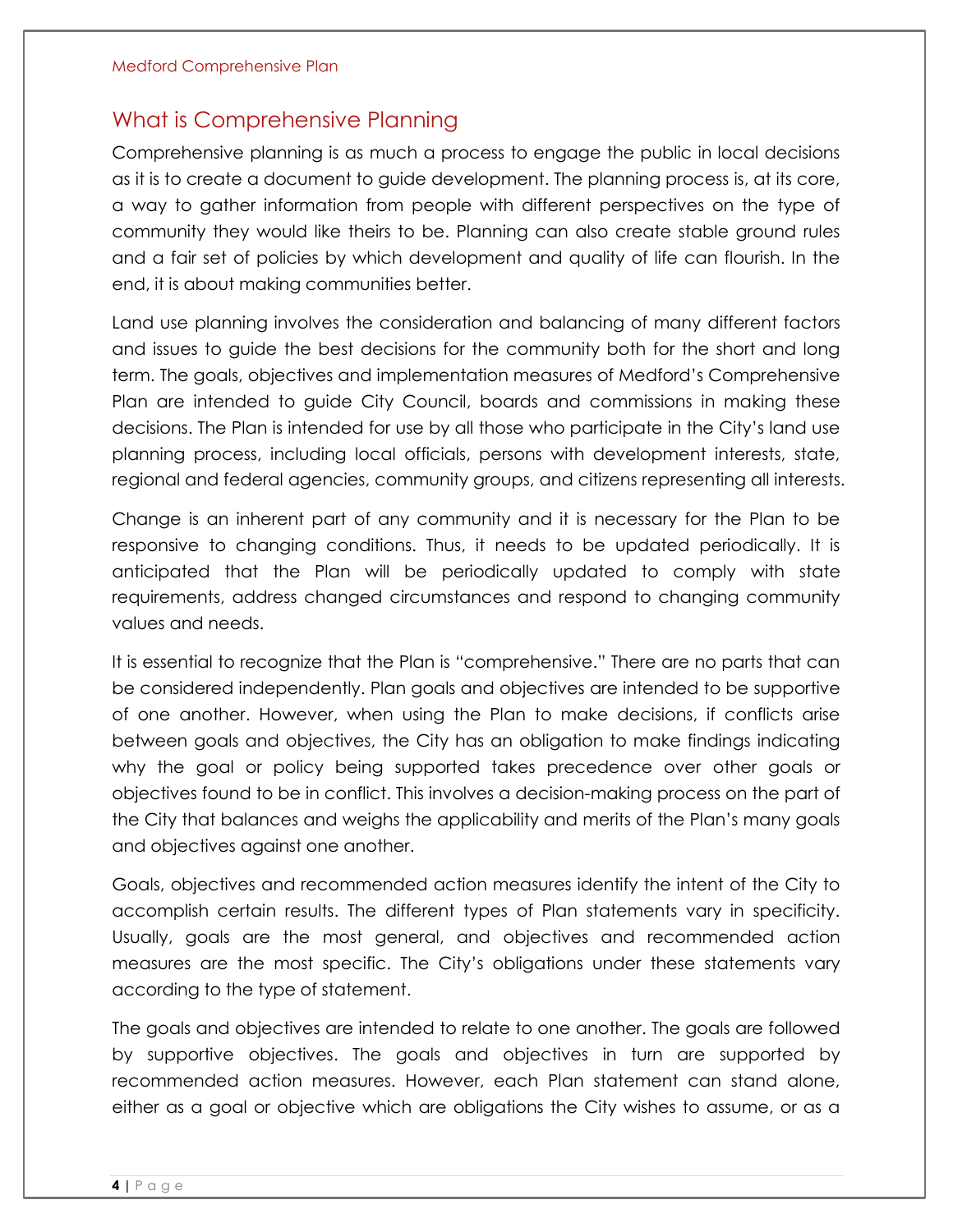recommended action measure which is a recommendation to achieve a desired end, but does not signify an obligation.

## <span id="page-5-0"></span>Why is Comprehensive Planning important to Medford

In the future, Medford must take full advantage of its dynamic growth opportunities while preserving its distinctive quality as a small town. This document is designed to communicate the vision of the community regarding its future. It is a future that is based on taking actions that will position the city to take full advantage of its growth prospects.

This plan builds upon the two previous planning efforts, the most recent of which was completed in 2007. The goal of all of these efforts is to compile recommendations for the development of the physical form of Medford and also provide recommendations for the social and economic development of the City.

The following philosophies realized through the community survey and community input meetings were used as a basis for this planning effort:

- Encourage input and participation from the residents
- Maintain community values and character
- Grow and sustain a diversity in housing options
- Provide opportunity for business growth and increased jobs
- The Medford School District is a big asset for the community
- Maintain and utilize the natural beauty of the area

The City's planning process does not end with the adoption of this document. Planning is an on-going process used to promote orderly growth and development through objectives established in this plan. The plan will continue to evolve after it is officially adopted. Fine-tuning the plan through later amendments will ensure that this document remains a reflection of the values of the City's residents.

The community should view this Plan as an advisory document, not only for planning and zoning, but also to all other boards, commissions, City Council and citizens. The purpose of the Plan is to become an over-arching guide for decision making relating to the physical, social, and economic change for the community over the next decade. The value of this plan can only be realized through the diligent efforts of City officials and residents.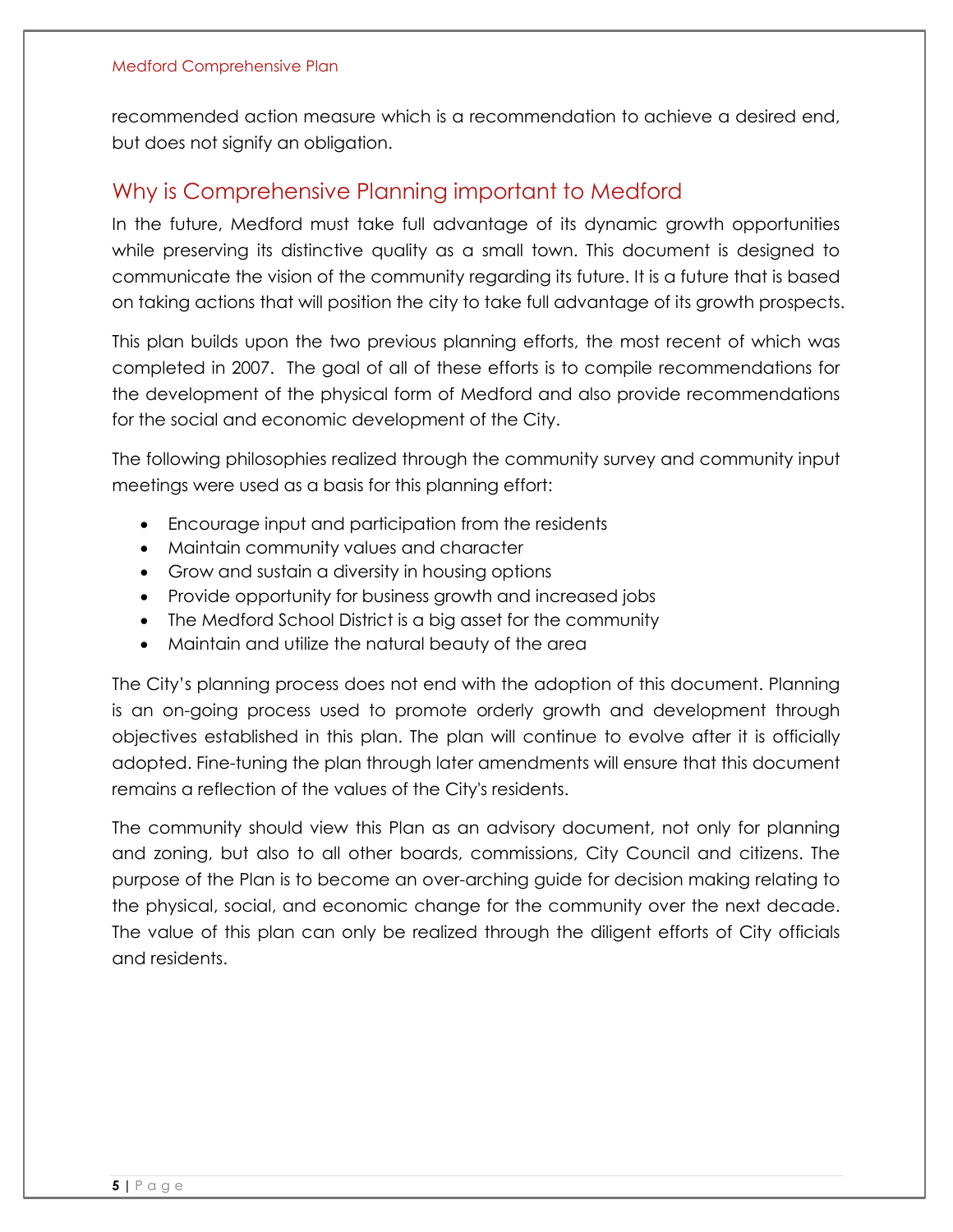# **Demographics**

## <span id="page-6-0"></span>General Trends

It is important for planning purposes to have an understanding of population and demographic trends, as this allows a community to ascertain the types of services and amount of infrastructure needed. For example, if it is shown that there is an incoming class of kindergarteners that is going to be larger than the capacity allowed by the current teaching staff, it would seem to indicate that even though an adequate facility is available, more staff could soon be necessary.

Medford has the highest growth rate in Steele County. According to the U.S. Census Bureau's 2012 American Community Survey, the current population estimate is 1,392, which has increased 12.9% from 2010. In this same time period, Steele County's population decreased by 2.54%. Blooming Prairie and Ellendale both incurred population reductions by 1.3% and .86% respectively. Medford has had an average growth rate of 16.32% each decade from 1960 to 2012. The population growth between 1960 and 2012 grew from 567 to 1,392.

Medford lies along the I-35 corridor which provides a direct connection into Minneapolis and St. Paul. On I-35, it lies between Owatonna and Faribault. This has allowed Medford to attract families from Owatonna, Faribault, and the Twin Cities as there are lower costs of living, great schools, and other amenities such as the outlet mall.

Medford seems well positioned for continued growth; Figure 1 below shows the rate of growth for peer communities in Steele County. The growth trend for the peer communities has been sporadic over the past few decades. However, growth in Medford has been strong and steady. The population growth has the opportunity to remain steady.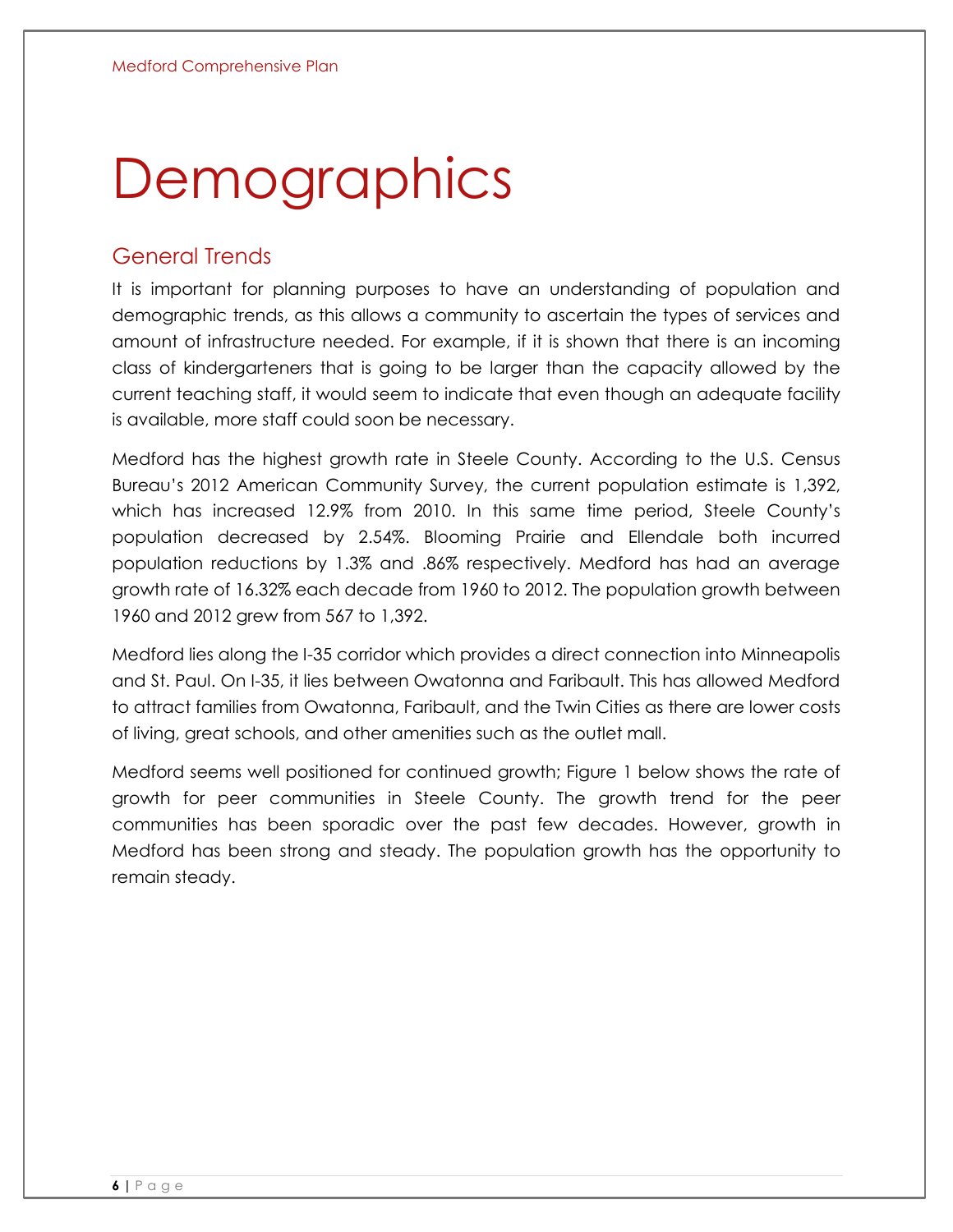#### **Fig. 1**



**Fig. 2**



Data Sources: Population Estimate from 2013. Census Bureau, American Community Survey Office, Washington, D.C

**7 |** P a g e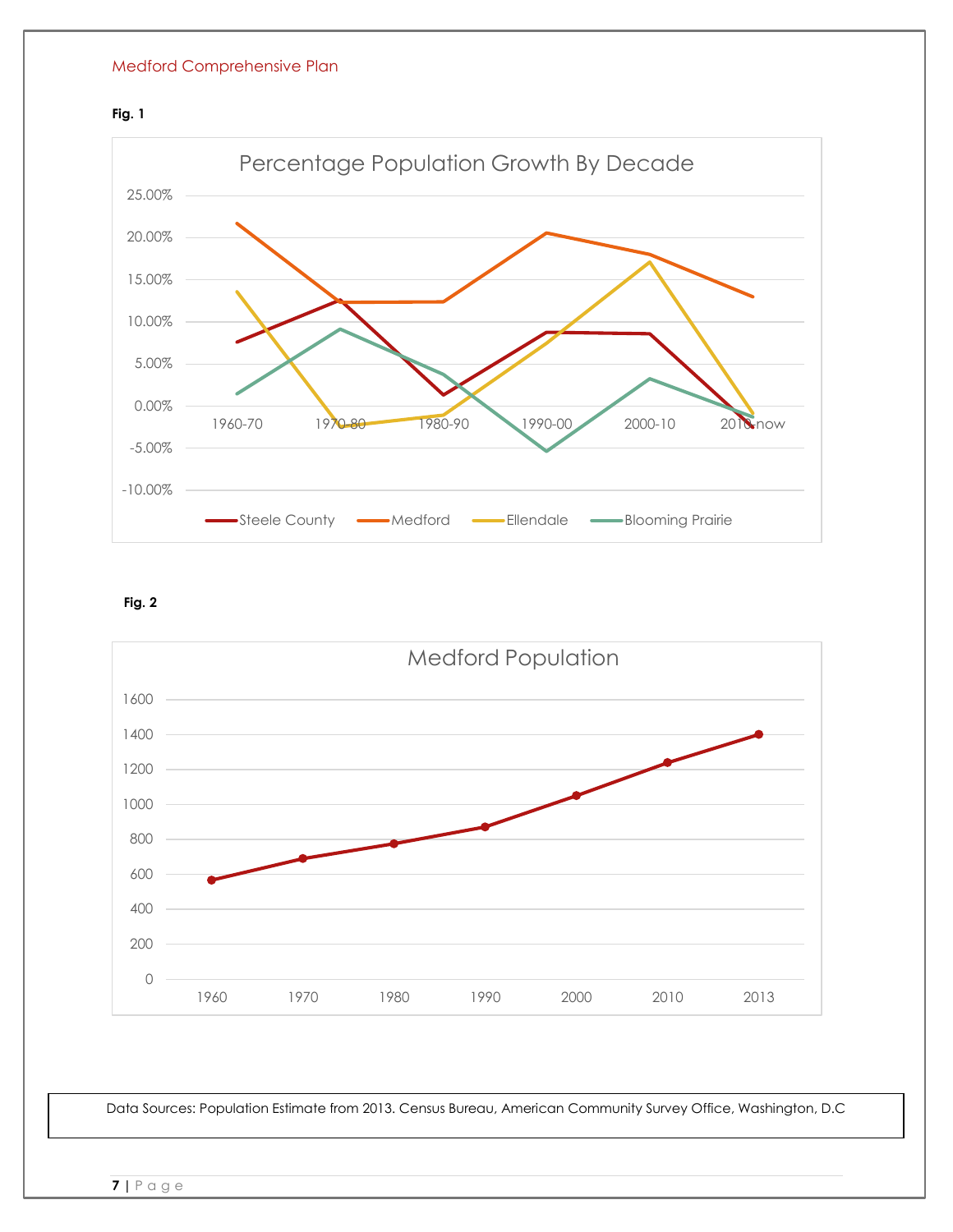### <span id="page-8-0"></span>Age Groups

The distribution of age in a community can have a multitude of effects on a community. The example that was previously discussed was an increased population of 0-6 year olds, this may lead to a community needing increased facilities and personnel for the education system. Over the past ten years, more families have chosen to make Medford their home. This is evident in the increase in the younger working population of 30-40 year olds. This is a good indication that Medford can support local businesses with a workforce. However, a high percentage of those individuals are commuters as referenced in Fig. 9, meaning the businesses will be unable to capitalize on the workforce. With that said, those families have been having children, as indicated by the increased population of 0-6 year olds between the years of 2000 and 2010reflected in fig.4 and fig. 5. This may require an increase in amenities and services, such as education, parks, transportation services, and recreational activities.



#### **Fig.3**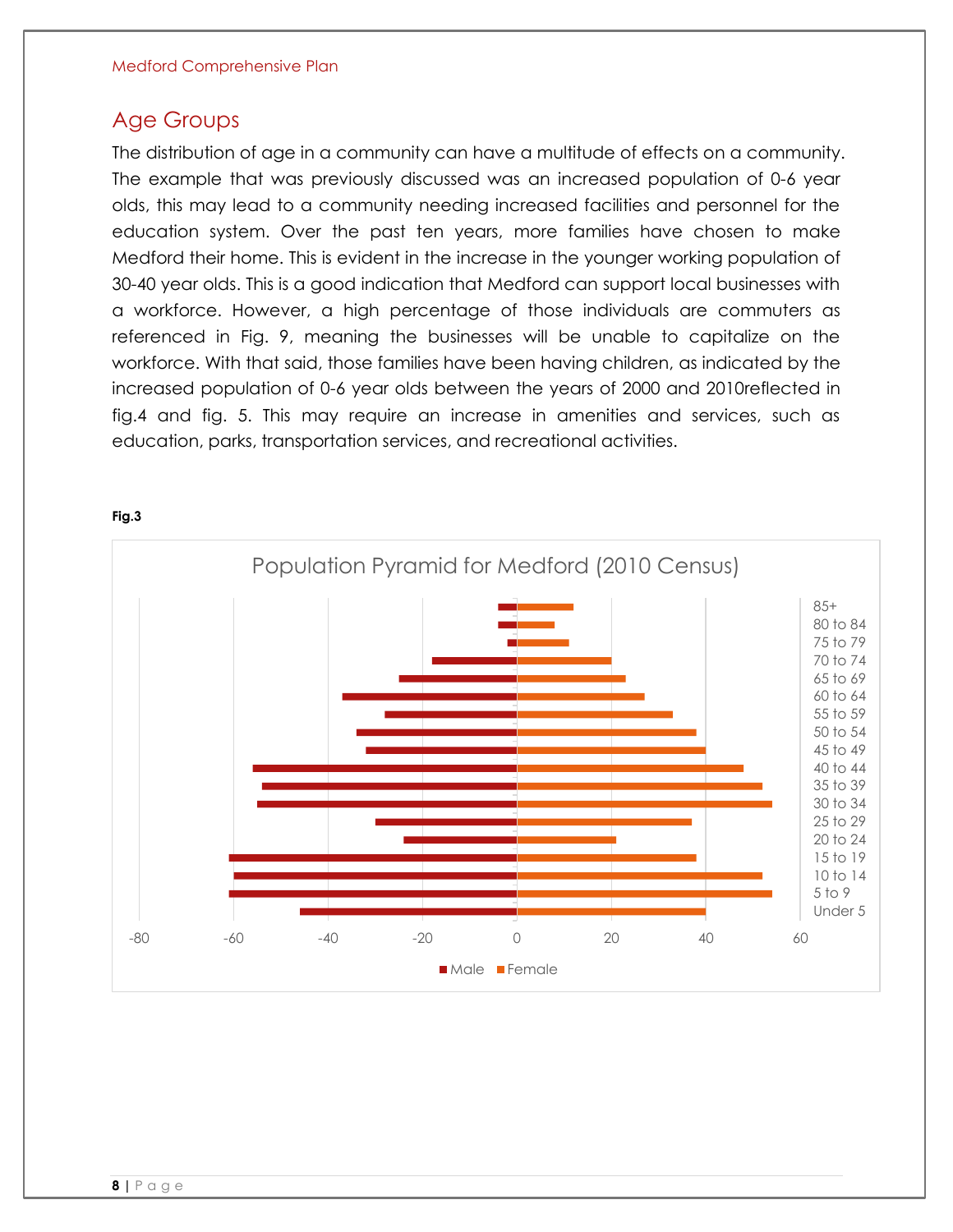







Data Sources: Population from Census Bureau, 2000 & 2010 Census Survey

**9 |** P a g e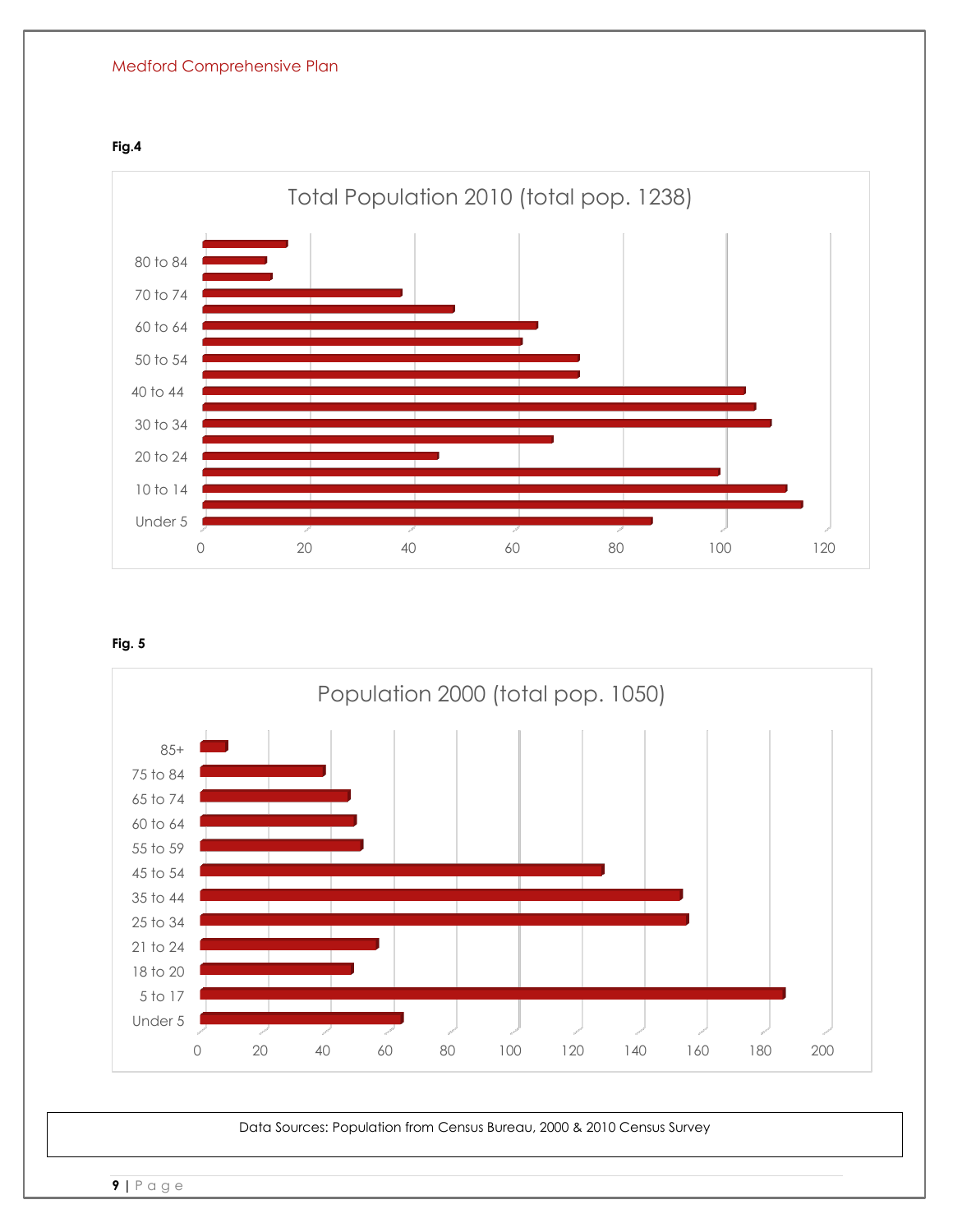While Medford has a large percent of its labor pool that commute out, there are 635 people, who as of 2011, commute into the community (see fig. 9). The majority of these people are coming from along the I-35 corridor. These individuals are all potential customers for goods and services in Medford. The workers' proximity to the outlet mall, restaurants, grocery stores, convenience stores, and gas stations will serve as an impetus to use those services and so increasing income. As Medford continues to grow, it can leverage marketing of these services to increase the traffic. The types of jobs associated with these industries can also be filled by the large high school age demographic, further serving to distribute money locally.

#### <span id="page-10-0"></span>Income Distribution

Medford households are classified as upper-middle income bracket. This is characterized by the majority of households having an income above \$50,000.00. Median income in Medford, as of 2012, is \$67,381.00; this is well above the national average \$53,046.00. The vast majority of household income for the community does not come from Social Security or retirement. This illustrates the fact that Medford has a healthy labor pool from which it could draw if the proper industries were attracted. Understanding that, the people of Medford are commuters that carry jobs that pay upper-middle level wages.



#### **Fig.6**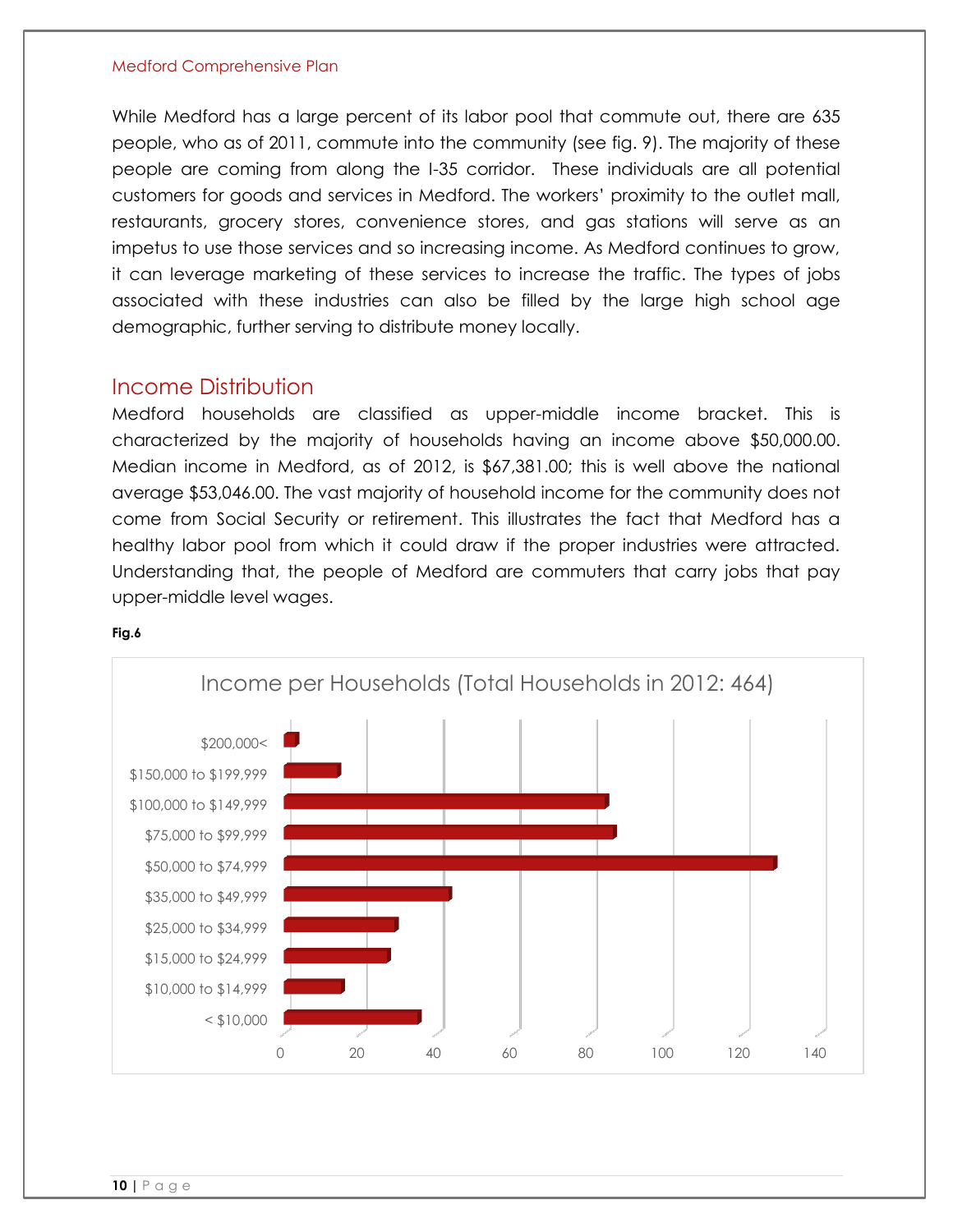

## <span id="page-11-0"></span>Medford Labor Shed – Where Medford Workers Live

#### **Home Destination Report - Where Workers Live Who are Employed in the Selection Area - by County Subdivisions**

| <b>Total Primary Jobs</b> |       |              |       |              |
|---------------------------|-------|--------------|-------|--------------|
|                           | 2011  |              | 2002  |              |
|                           | Count | <b>Share</b> | Count | <b>Share</b> |
| <b>Total Primary Jobs</b> | 635   | $100.0\%$    | 302   | 100.0%       |

#### **Jobs Counts by County Subdivisions Where Workers Live - Primary Jobs**

|                                     | 2011  |              | 2002  |              |
|-------------------------------------|-------|--------------|-------|--------------|
|                                     | Count | <b>Share</b> | Count | <b>Share</b> |
| Owatonna city (Steele, MN)          | 165   | 26.0%        | 81    | 26.8%        |
| Faribault city (Rice, MN)           | 62    | 9.8%         | 30    | 9.9%         |
| Waseca city (Waseca, MN)            | 20    | 3.1%         | 12    | 4.0%         |
| Minneapolis city (Hennepin, MN)     | 19    | 3.0%         | 2     | 0.7%         |
| Medford city (Steele, MN)           | 16    | 2.5%         | 17    | 5.6%         |
| Deerfield township (Steele, MN)     | 10    | 1.6%         | 8     | 2.6%         |
| Burnsville city (Dakota, MN)        | 9     | 1.4%         |       |              |
| Wells township (Rice, MN)           | 8     | 1.3%         | 3     | $1.0\%$      |
| Blooming Prairie city (Steele, MN)  | 8     | 1.3%         | 6     | 2.0%         |
| Clinton Falls township (Steele, MN) | 8     | 1.3%         | 3     | 1.0%         |
| <b>All Other Locations</b>          | 310   | 48.8%        | 140   | 46.4%        |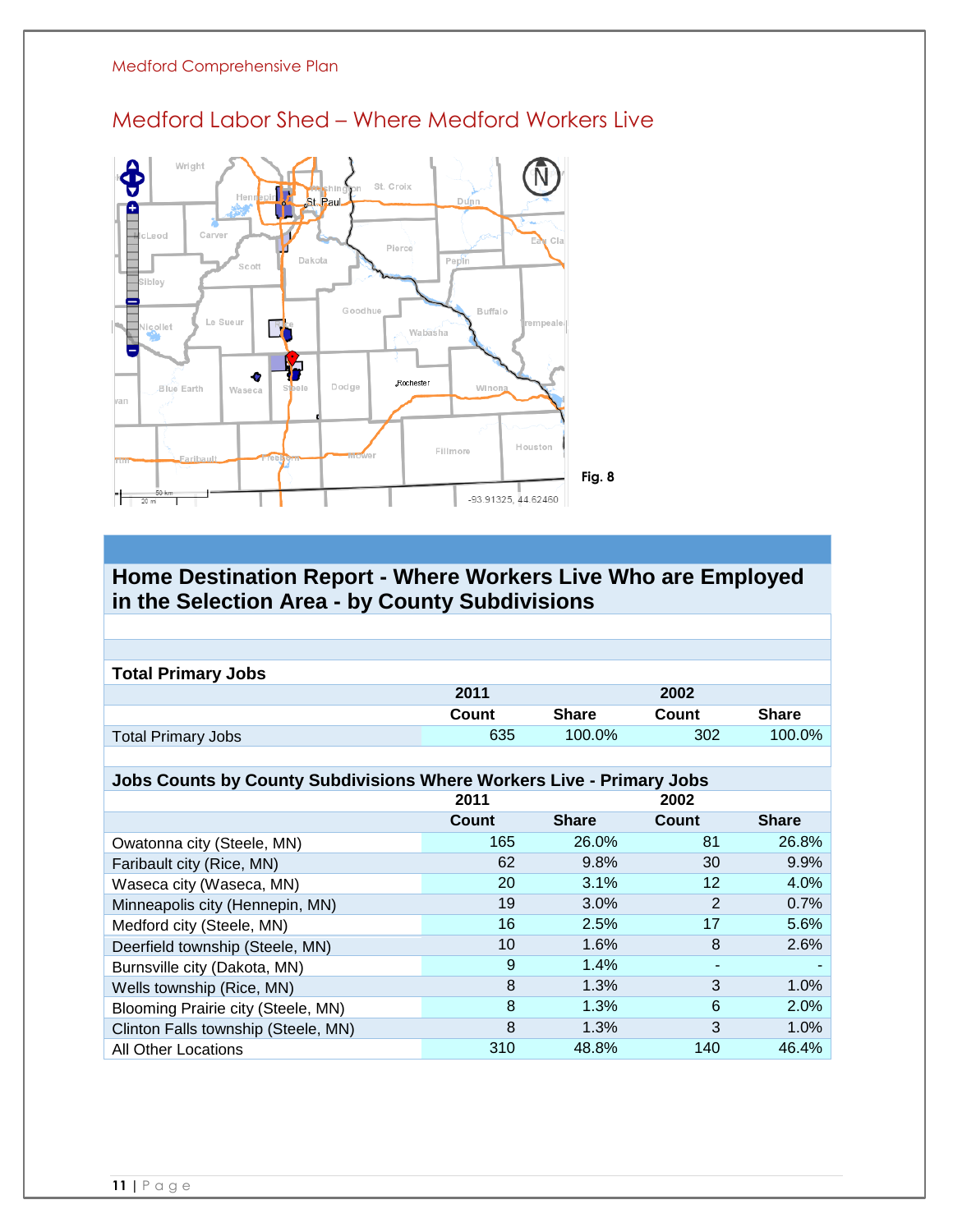

<span id="page-12-0"></span>Medford Commute Shed – Where Residents Work

## **Work Destination Report - Where Workers are Employed Who Live in the Selection Area - by County Subdivisions**

| <b>Total Primary Jobs</b> |       |              |       |              |
|---------------------------|-------|--------------|-------|--------------|
|                           | 2011  |              | 2002  |              |
|                           | Count | <b>Share</b> | Count | <b>Share</b> |
| <b>Total Primary Jobs</b> | 440   | $100.0\%$    | 428   | 100.0%       |
|                           |       |              |       |              |

#### **Jobs Counts by County Subdivisions Where Workers are Employed - Primary Jobs**

|                                | 2011           |              | 2002                     |              |
|--------------------------------|----------------|--------------|--------------------------|--------------|
|                                | Count          | <b>Share</b> | Count                    | <b>Share</b> |
| Owatonna city (Steele, MN)     | 240            | 54.5%        | 223                      | 52.1%        |
| Faribault city (Rice, MN)      | 54             | 12.3%        | 44                       | 10.3%        |
| Waseca city (Waseca, MN)       | 22             | 5.0%         | 4                        | 0.9%         |
| Rochester city (Olmsted, MN)   | 19             | 4.3%         | 13                       | 3.0%         |
| Medford city (Steele, MN)      | 16             | 3.6%         | 17                       | 4.0%         |
| Northfield city (Rice, MN)     | 14             | 3.2%         | 6                        | 1.4%         |
| Owatonna township (Steele, MN) | 9              | 2.0%         | $\overline{2}$           | 0.5%         |
| Medford township (Steele, MN)  | 6              | 1.4%         | 1                        | 0.2%         |
| Somerset township (Steele, MN) | 5              | 1.1%         | $\overline{\phantom{0}}$ |              |
| Northfield city (Dakota, MN)   | $\overline{4}$ | 0.9%         | $\overline{2}$           | 0.5%         |
| <b>All Other Locations</b>     | 51             | 11.6%        | 116                      | 27.1%        |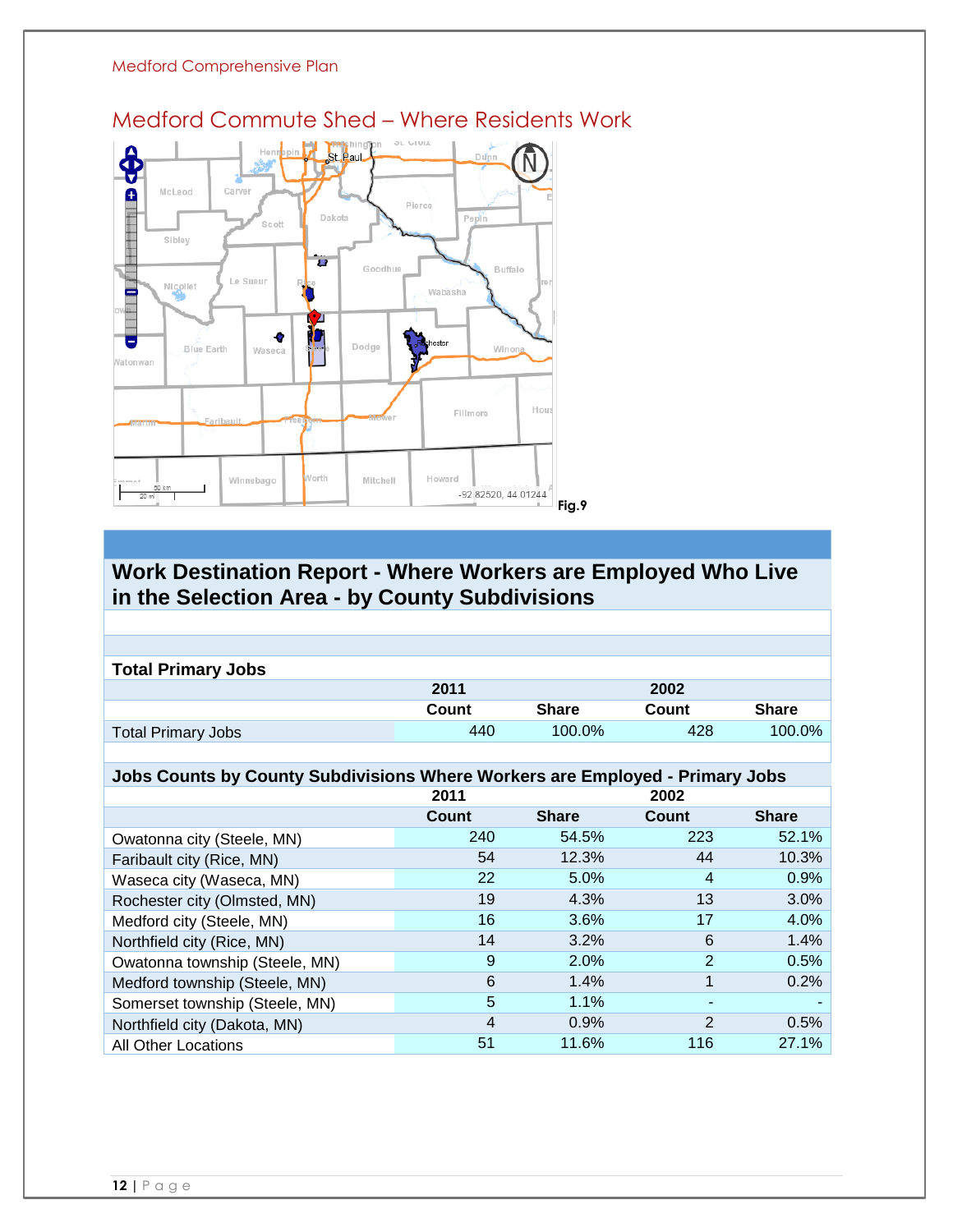## <span id="page-13-0"></span>Summary

The population in Medford has a robust, steady, and increasing growth rate. This is because of its location on I-35, between regional economic centers of Owatonna and Faribault, as well as its proximity to the Twin Cities and to a lesser extent Rochester. Medford has the capacity to continue surpassing Steele County in growth by continuing to capitalize on its strategic advantages and endeavoring to continue to set itself apart.

The data shows that Medford has a high percentage of its population that are commuters who are working in the communities of Owatonna and Faribault. This trend is likely to continue. As the I-35 corridor continues to develop, the dynamic may shift slightly. With that said, it should not be viewed as a drawback, but as an opportunity. Medford should explore options that would make Medford an attractive option to individuals looking to work in places like Owatonna and Faribault.

Also, as the Owatonna I-35 corridor continues to grow and the bigger cities' land and business costs continue to rise, communities such as Medford are strategically located as more affordable options for residential, commercial, and industrial development. This in turn would increase the amount of jobs and tax base in the community. Medford is positioned for continued growth.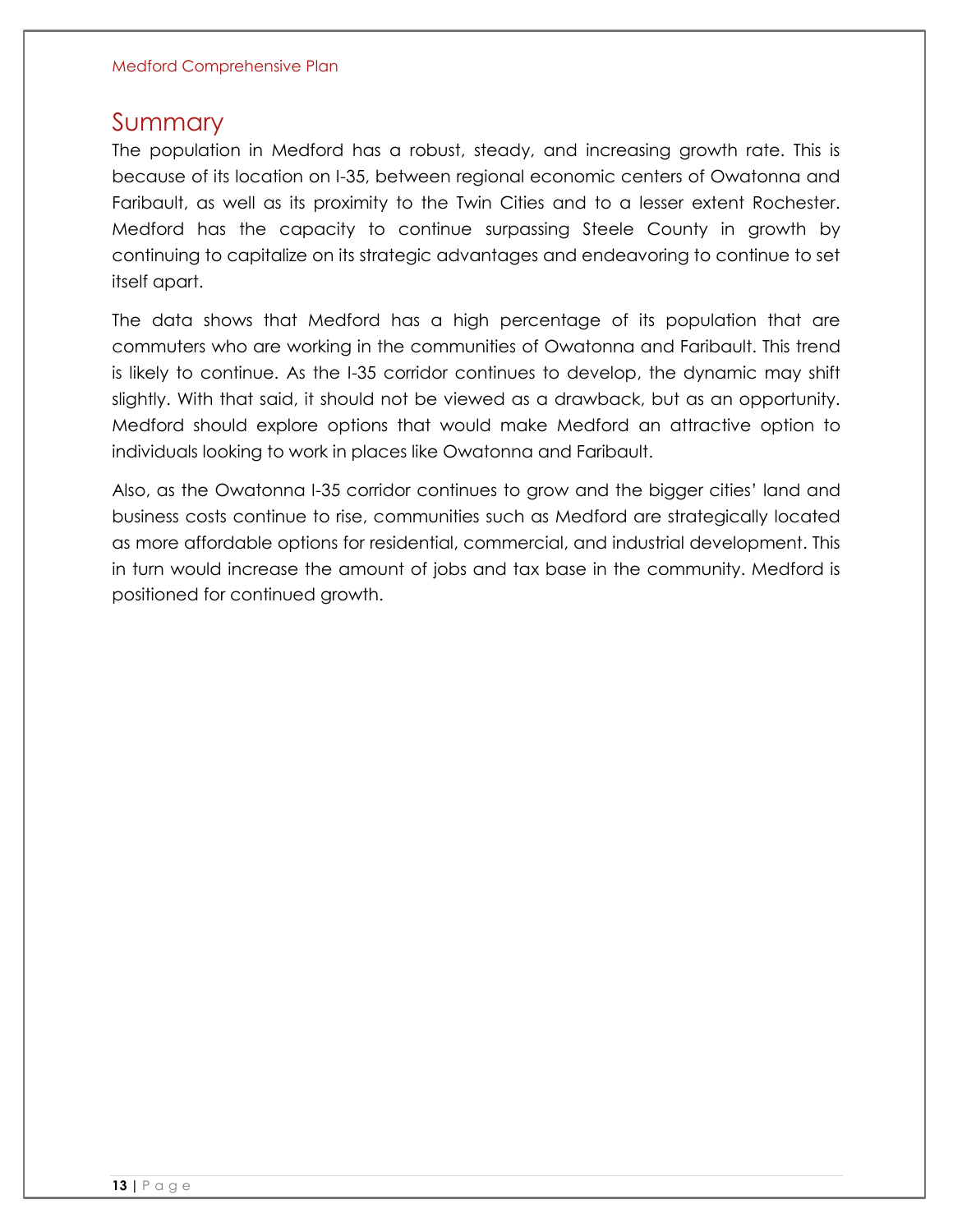## Land Use

Land use is a broad socio-economic term used to categorize land based on both its present use and also according to its viability for future uses. The arrangements, activities, and actions undertaken by people in a certain area to develop, change, or preserve it characterize land use. This section as well as the Land Use Map should serve as a broad guide for City officials as they make decisions concerning the location of public facilities, housing, commercial and industrial development and recreational infrastructure to improve the quality of life for the residents of Medford. Land use designations are generally characterized by the following classifications;

#### <span id="page-14-0"></span>NEIGHBORHOOD RESIDENTIAL

Neighborhood residential areas encourage the development of single family and lower density multi-family residential development. A maximum density of 5 dwelling units per acre may be allowed subject to issuance of a Conditional Use Permit.

The City should continue to work with developers to develop residential land to serve potential new residents to the community. Some of the key areas for this development are near the school facilities because the school serves as one of the major draws for potential new residents. The City will also want to work to ensure a variety of property values to accommodate a broad range of household incomes.

#### <span id="page-14-1"></span>COMMERCE AND INDUSTRY

Commerce and industry land use includes three distinct subsections designed to differentiate among desired and planned business uses. Land use designations include the Towne Centre, the Business Park, and the Regional Market Place. Desired characteristics of each designation are generally defined as follows:

The **Town Centre** includes areas in and around the existing downtown. Permitted land use in the commercial core includes those which offer basic goods and services which are required by Medford residents, professional office and related services, retail and entertainment businesses that promote visitor traffic, and higher density residential development.

The **Business Park** designation located along the east frontage road of Interstate 35 permits a blend of commercial and service business uses which desire freeway visibility but do not require immediate access. In addition the allowable business enterprises must be able to successfully integrate their operations and site development plans to compliment the adjoining Residential Neighborhood classification. Development proposals will require careful planning to ensure that objectives for the business park are met.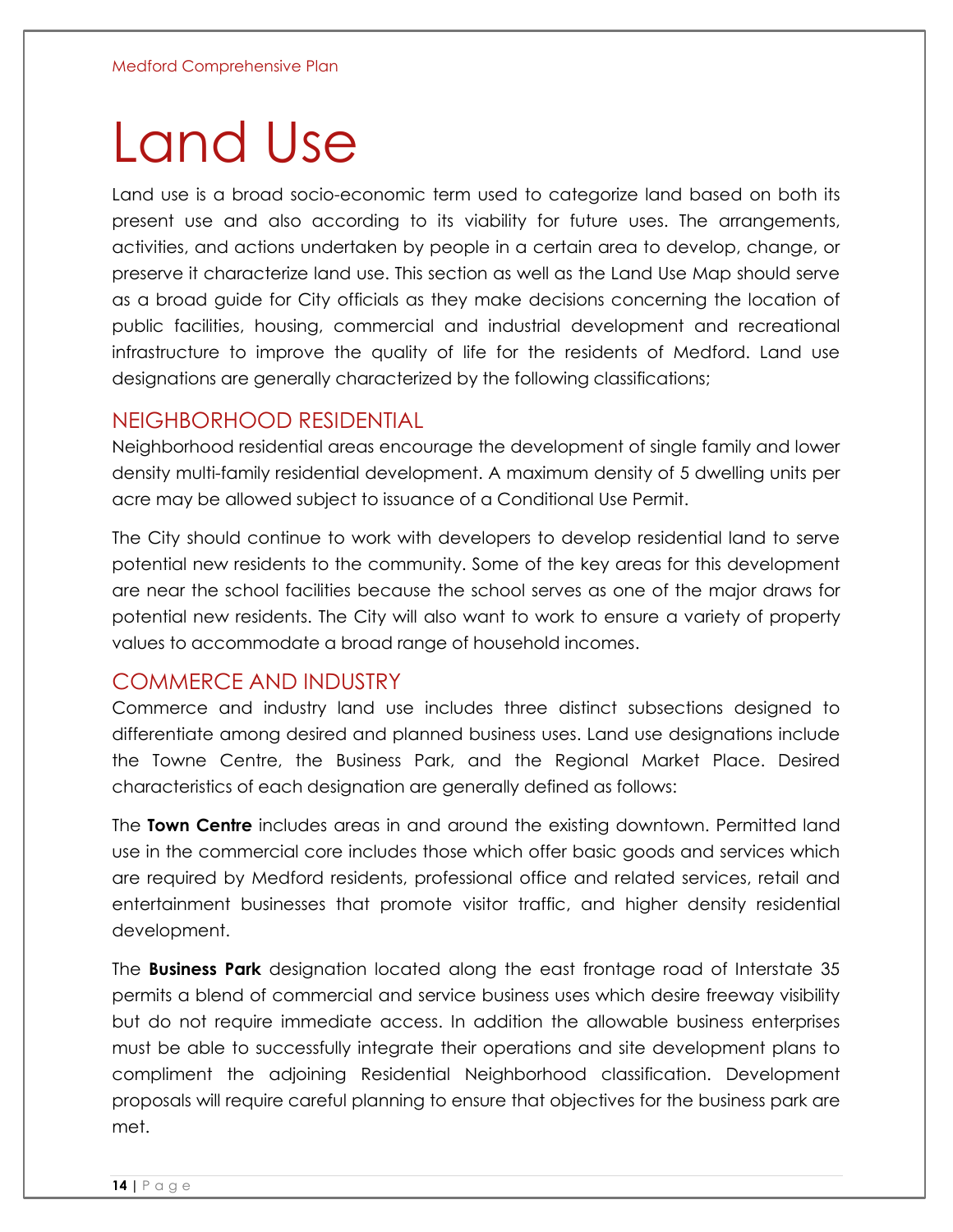Within the **Regional Marketplace** designation, certain large scale commercial developments already exist, including the Medford Outlet Center. Existing and future developments will continue to rely on traffic and customers from markets reaching far beyond the City of Medford. Further commercial development will be permitted within the Regional Marketplace that is designed to complement and enhance the existing land uses, including those that have developed along the Interstate 35 corridor beyond the corporate limits of Medford.

The City should work to create strong ties between each of its three distinct commercial areas. The Interstate 35 traffic presents a significant opportunity for businesses, but care needs to be taken to ensure that the growth of one commercial area doesn't mean the decline of one of the others. Some possibilities to increase connections between the commercial areas could be additional directional signage that indicates all three areas or cooperative marketing between the areas if and when possible.

#### <span id="page-15-0"></span>MIXED USE

The Mixed Use classification is intended to incorporate a blending of uses that isn't allowable by definition in the other land use designations. Projects reviewed for this type of designation could include higher density residential like apartment buildings mixed with some commercial activity. Care will have to be taken when reviewing these types of projects to ensure they do not negatively impact adjacent land uses or other commercial areas of the community.

#### <span id="page-15-1"></span>OPEN SPACE

Considerable area has been designated as Open Space by the Land Use Map. These areas may be either publicly or privately owned. Limited land development will be permitted within these areas as a result of existing or future regulatory standards, environmental protection provisions, access limitations and other conditions that impact development rights and alternatives. Generally stated, development will be restricted to limited recreational purposes and other passive land uses that are designed to complement and preserve existing conditions, and prohibit those which may create negative impacts.

Green space and parks was one of the areas highlighted by the community survey as an area of focus for the future of Medford. These areas help maintain Medford's rural character as well as the high quality of life for residents. Preserving and enhancing these areas is in the best interest of the City.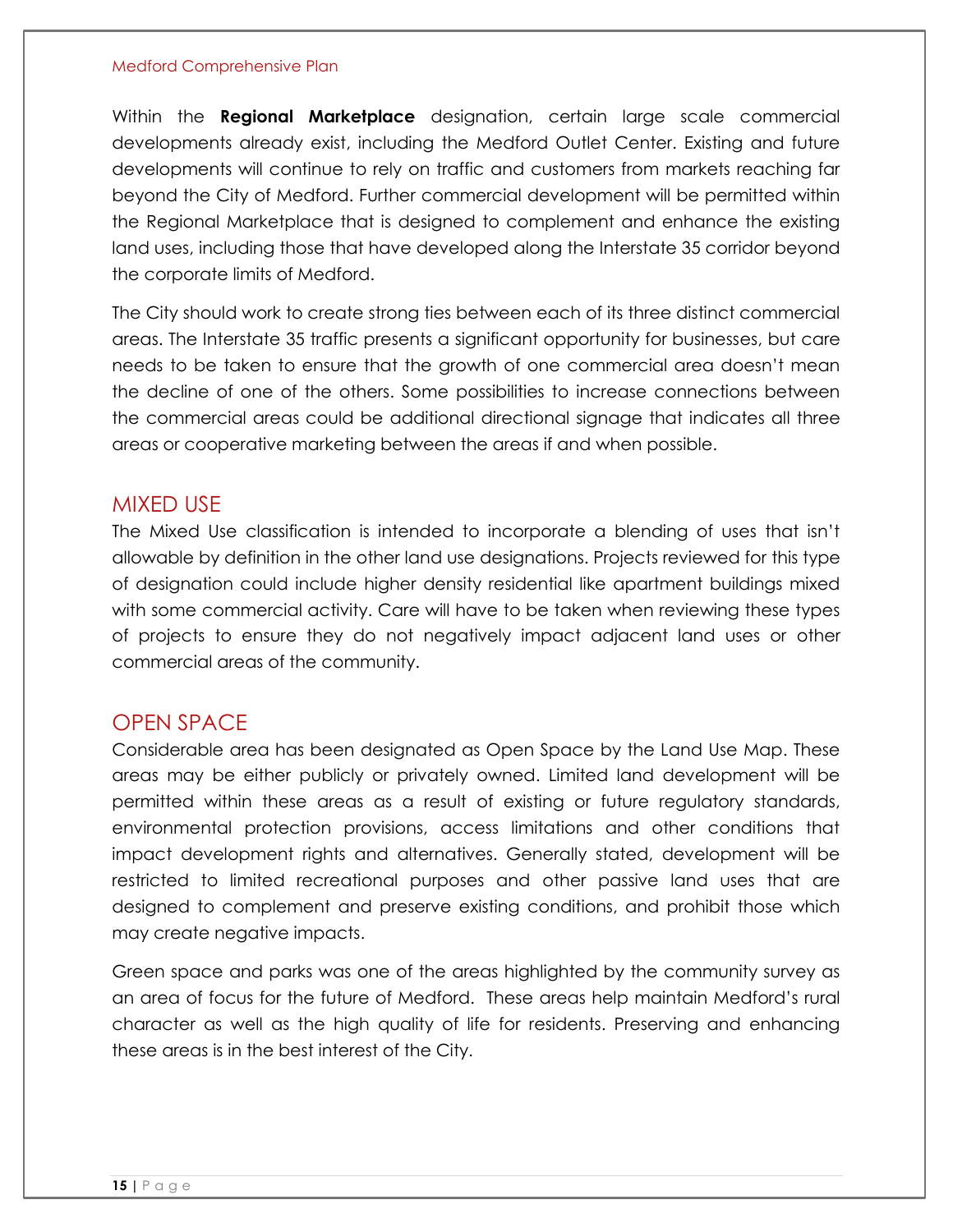## <span id="page-16-0"></span>Land Use Goals

- Enhance the quality of life for present and future generations of Medford residents by providing economic growth through the highest quality of residential, recreational, and business development
- Encourage the most desirable and efficient use of land while enhancing the physical and economic environment of Medford.
- Maintain and enhance the City's local character and aesthetic value through land use planning.
- Identify specific land uses that are needed to serve the citizens of and visitors to Medford.
- Modify, adapt, and promote City land use policies that both protect the various districts, and also provide safe, feasible, and cost efficient use of land through zoning, subdivision, and building regulations.
- Promote orderly growth through maintained relationships with surrounding townships to systematically annex land into the City.
- Promote programs to assist with restoration and redevelopment in the Towne Centre when possible

## <span id="page-16-1"></span>Land Use Objectives

- Ensure that the regulatory policies within the City's Zoning Ordinance and related map are consistent with current City needs and desires.
- Ensure that Medford's land use policies encourage a balance of land uses such that there are adequate areas for non-residential uses that will provide the essential tax base needed for the City to support existing and future residents.
- Review, and if necessary revise, the City's Zoning Ordinance to ensure that high standards are required for new development, both residential and nonresidential.
- Ensure that new development enhances the quality of life in Medford
- Ensure that new development, both residential and nonresidential, will be compatible with existing land uses in terms of use, density, building heights, scale, and offsite effects.
- Provide flexibility in development options/tools to create win-win outcomes between landowner desires and community interests.
- Ensure an appropriate balance of open space to developed areas is planned for all new residential and commercial development.
- Encourage the development of new commercial uses around sites that offer good access.
- Provide suitable sites in sufficient quantity for each type of proposed use
- Explore opportunities to rehabilitate and redevelop existing developed areas within the community and in planned growth areas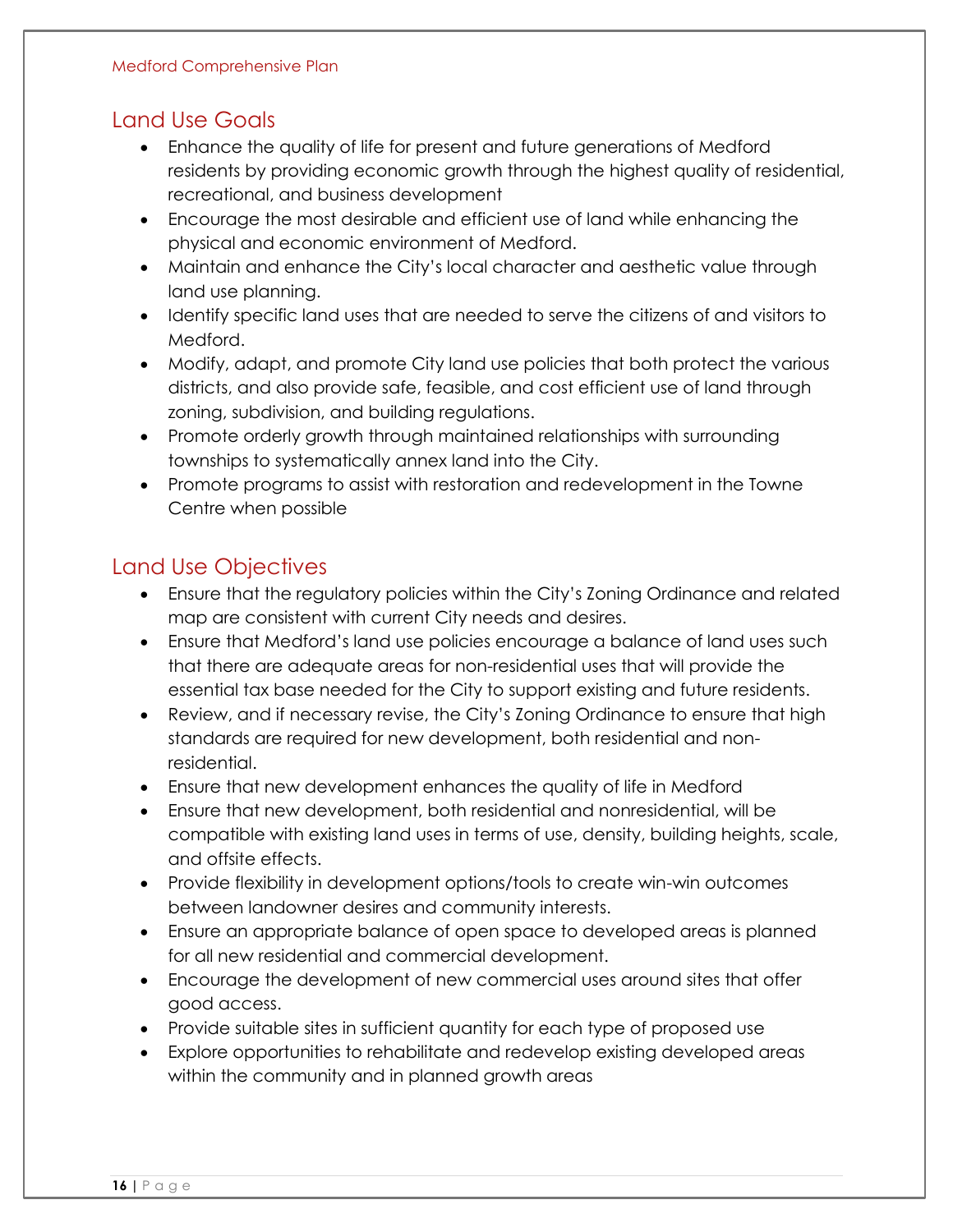# Economic Development

### <span id="page-17-0"></span>General

Economic development has no generally accepted dictionary definition. It has always meant different things to different people. In his book on economic development planning, Edward J. Blakely defines local economic development as "a process by which local government and/or community-based groups manage their existing resources and enter into new partnership arrangements with the private sector, or with each other, to create new jobs and stimulate economic activity in a well-defined economic zone."

In general, local economic development is a process to improve the economic wellbeing and quality of life of a community. It is a means of providing a balanced, healthy local economy. To many local governments, economic development is a means of providing employment opportunities, expanding the local tax base, expanding economic opportunity, and improving the quality of life for its residents.

Local governments can assume a key role in facilitating the actions necessary to develop a solid foundation for successful economic development efforts. Labor force training, provision of infrastructure, coordination of educational institutions, technical and financial assistance, public/private partnerships, and supportive land use policies and regulations are all areas in which local government will continue to play a critical role.

Economic development does not grow spontaneously from the brick and mortar of abandoned buildings or from the weeds in the cow pasture. Rather, it happens as a result of careful planning with the necessary building blocks - planning and design, site assemblage, and financing - that have been put in place by public or private interests. Without these building blocks in place, development will come slowly, if at all.

There are six general variables that influence economic development activity: market, quality of life, labor, site, capital, and regulatory environment. These variables are important because they influence a community's ability to encourage enterprise. Moreover, they can be influenced by local government policies. Of the six, only quality of life is not an essential ingredient for a project to succeed financially, but is still a major consideration in the decision-making process. Any community having all six in a favorable condition will experience economic development. Any community not experiencing development is likely deficient in one or more of these areas.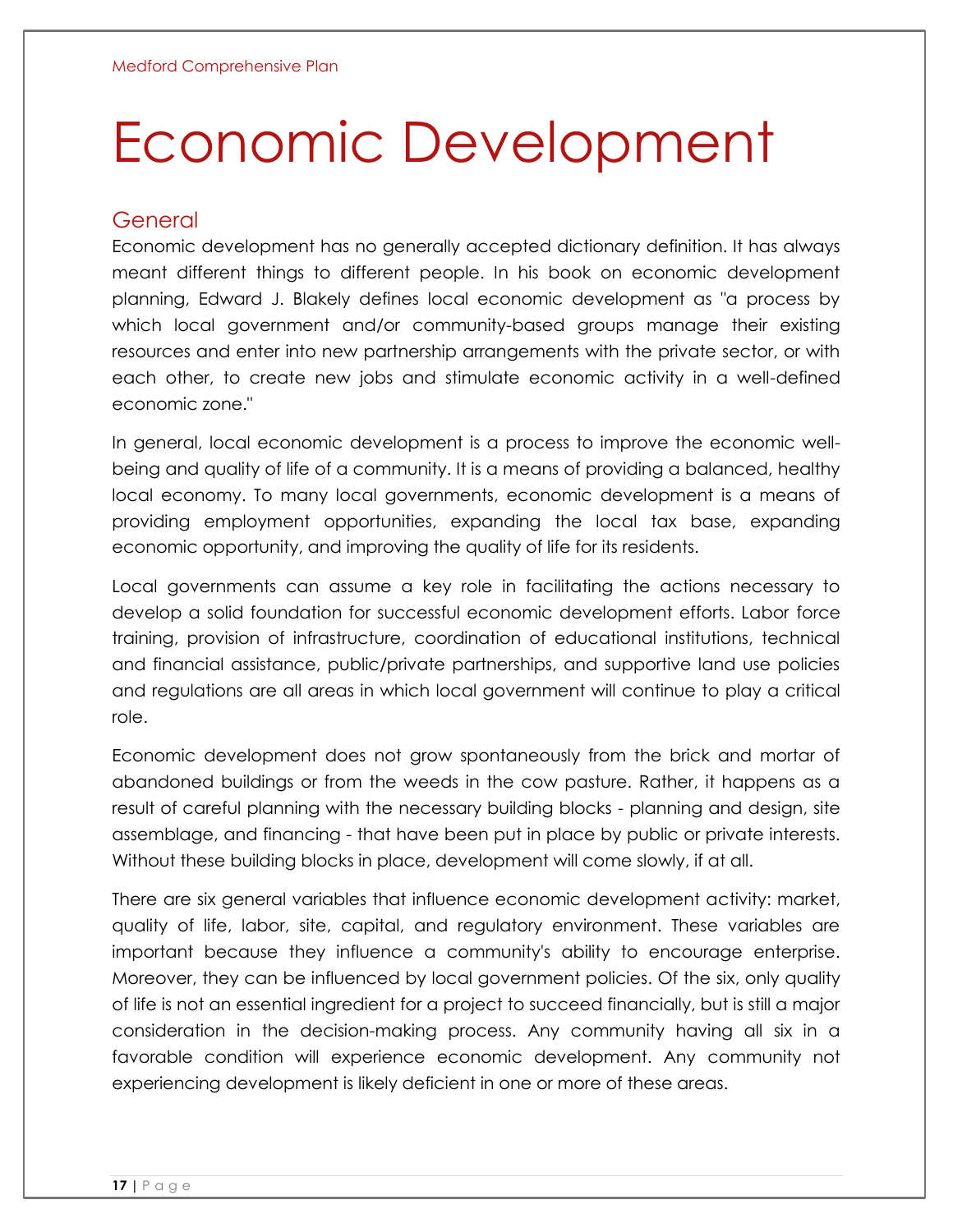According to "Achieving Economic Development Success," a special report published by the International City/County Management Association, there are more than 20,000 organizations in the country trying to attract businesses to their area. Yet, on average, there are only 500 - 700 industrial location decisions made each year. Competing for a new major commercial enterprise is costly and competitive. Despite the economic benefits to be derived from successfully recruiting a major industrial business, most communities are seeing the largest economic growth resulting from the expansion of existing local enterprises. Given the competition, cost, and risk of trying to lure new industries, it is easy to understand why most communities now focus on business retention and expansion activities, which carry less risk.

#### <span id="page-18-0"></span>Medford

The business economy in Medford is fairly diverse featuring manufacturing, small retail, professional services, and large-scale highway commercial. Located directly on Interstate Highway 35, the City has significant potential for growth in most of those sectors. The proximity to the larger economic generator communities of Owatonna and Faribault will provide positive and negative consequences for Medford. The positive being there is significant potential for businesses from those communities looking to expand in the area that could view the land cost and tax environment in Medford inviting for growth. The negative with this proximity is two-fold. First, it can be found in the difficulty for local small retailers to compete with national big-box retail located in each of those communities so close to Medford. Second, these communities will always be a significant pull on the local workforce so local businesses will always have significant competition for new workers.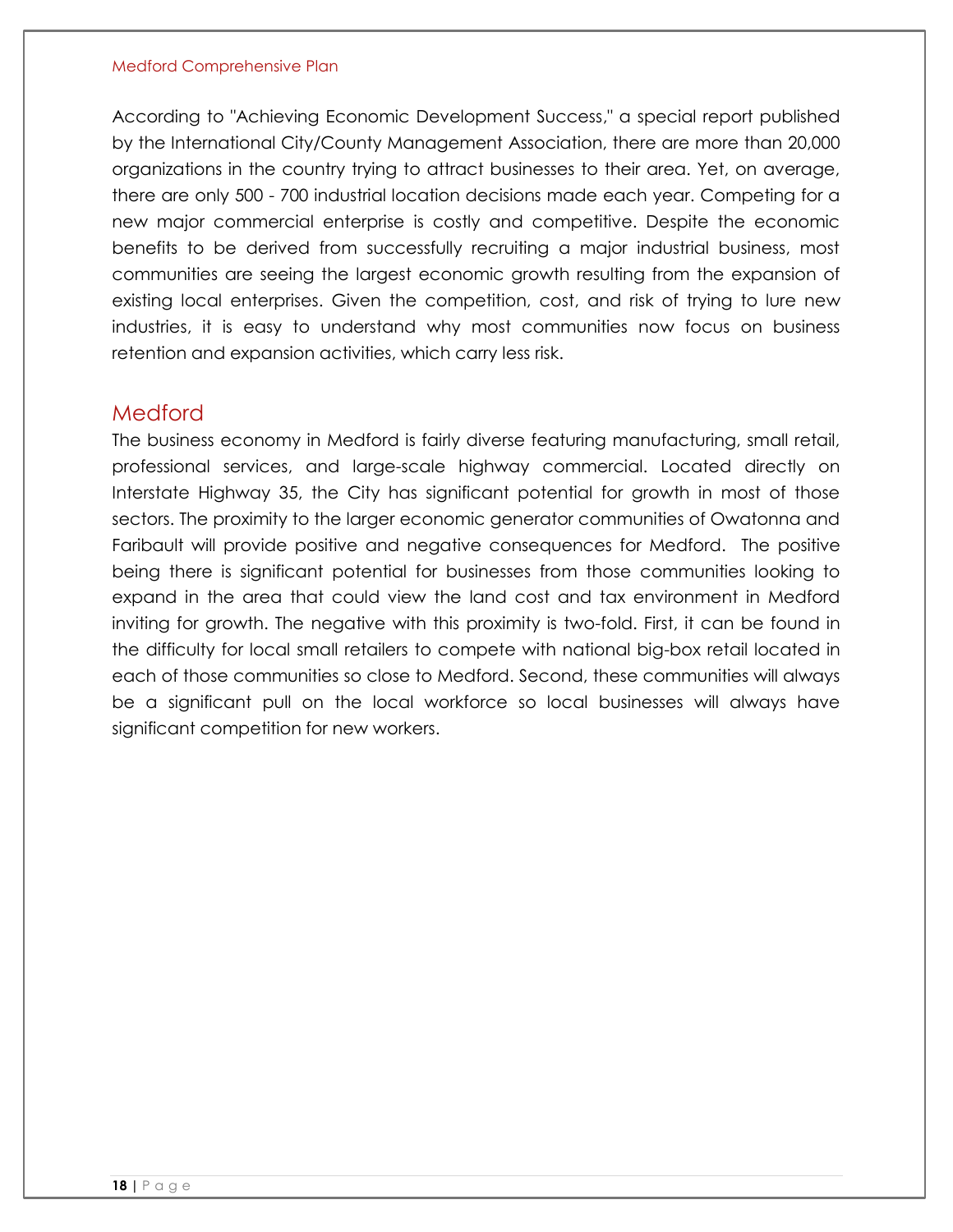#### **Employment by Industry, 2012\***

|                                                     | Medford city, MN | <b>U.S.</b>  |
|-----------------------------------------------------|------------------|--------------|
| Civilian employed population > 16 years             | 781              | 141,996,548  |
| Agriculture, forestry, fishing & hunting,<br>mining | 15               | 2,699,250    |
| Construction                                        | 64               | 9,221,878    |
| Manufacturing                                       | 221              | 15,079,996   |
| Wholesale trade                                     | 15               | 4,018,762    |
| Retail trade                                        | 70               | 16,422,596   |
| Transportation, warehousing, and<br>utilities       | 46               | 7,096,633    |
| Information                                         | 10               | 3,139,327    |
| Finance and insurance, and real estate              | 49               | 9,574,851    |
| Prof., scientific, mgmt., admin., & waste<br>mgmt.  | 21               | 15, 141, 136 |
| Education, health care, & social assistance         | 159              | 32,513,621   |
| Arts, entertain., rec., accomodation, & food        | 45               | 13,039,332   |
| Other services, except public<br>administration     | 21               | 7,027,803    |
| Public administration                               | 45               | 7,021,363    |
| <b>Percent of Total</b>                             |                  |              |
| Agriculture, forestry, fishing & hunting,<br>mining | 1.9%             | 1.9%         |
| Construction                                        | 8.2%             | 6.5%         |
| Manufacturing                                       | 28.3%            | 10.6%        |
| Wholesale trade                                     | 1.9%             | 2.8%         |
| Retail trade                                        | 9.0%             | 11.6%        |
| Transportation, warehousing, and utilities          | 5.9%             | 5.0%         |
| Information                                         | 1.3%             | 2.2%         |
| Finance and insurance, and real estate              | 6.3%             | 6.7%         |
| Prof., scientific, mgmt., admin., & waste<br>mgmt.  | 2.7%             | 10.7%        |
| Education, health care, & social assistance         | 20.4%            | 22.9%        |
| Arts, entertain., rec., accomodation, & food        | 5.8%             | 9.2%         |
| Other services, except public<br>administration     | 2.7%             | 4.9%         |

Data Sources: U.S. Department of Commerce. 2013. Census Bureau, American Community Survey Office, Washington, D.C.

Public administration 4.9% 4.9%

#### <span id="page-19-0"></span>Unemployment Rates **Fig. 10**

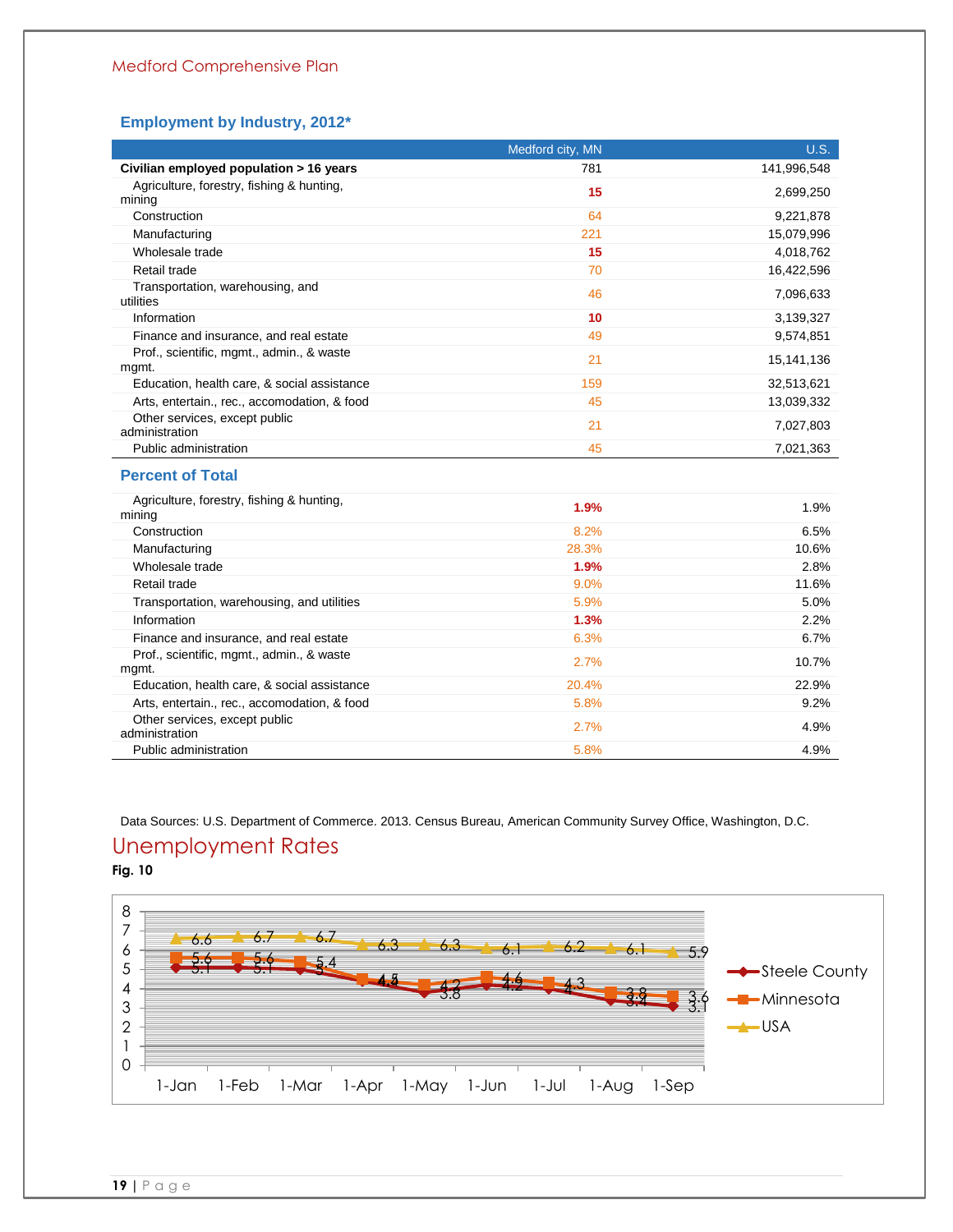## <span id="page-20-0"></span>Economic Development Goals:

- Maintain positive relationships with the business community and actively pursue opportunities to improve the local economy.
- Increase job opportunities on all skill levels
- Expand commercial and industrial tax base
- Retain existing businesses and when possible assist their expansion efforts
- Encourage continued job skills training to maintain a strong workforce
- Fnhance the link to Interstate 35

## <span id="page-20-1"></span>Economic Development Objectives:

- Encourage small retail and service businesses that meet local needs to maintain strong quality of life
- Work with the State and other agencies to assist local businesses in accessing programs offering job-skills training to maximize workforce
- Utilize available financial programs both internal and through County, State, and Federal agencies to support business retention and growth when necessary
- Encourage development in areas serviced by adequate infrastructure by supporting contiguous development and orderly annexation
- Explore financial and logistical feasibility of new geographic areas for industrial and commercial growth
- Facilitate meetings with local businesses to discuss retention and expansion opportunities.
- Explore financial programs to encourage rehabilitation and revitalization of downtown
- Explore signage and marketing opportunities to enhance link to Interstate 35 and the significant traffic pattern there
- Utilize City website to provide economic development resources and information to local businesses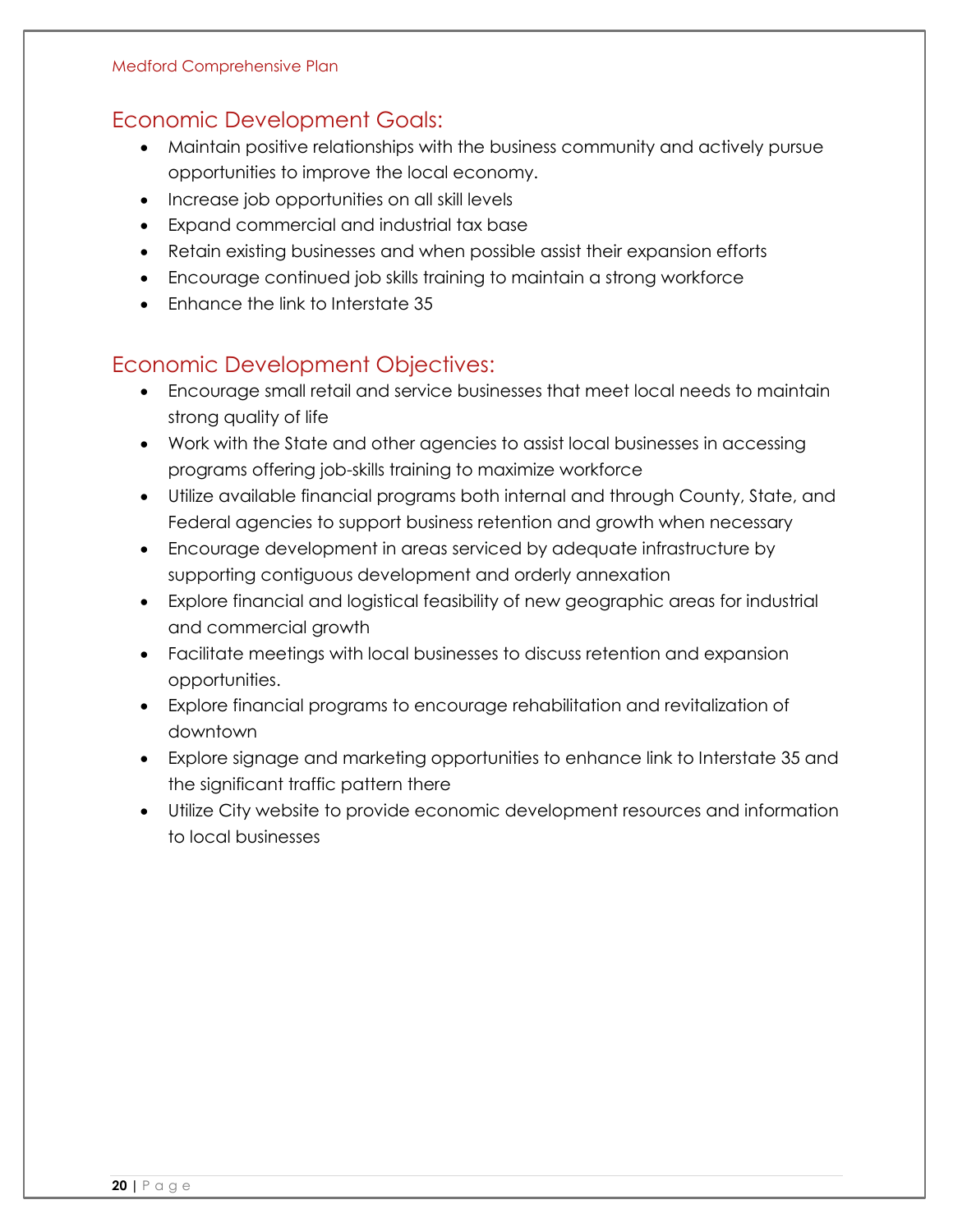## Housing

#### <span id="page-21-0"></span>General

Along with water, sewer, roads, bridges, and schools, housing is an important component of a community's infrastructure. As such, local governments have a responsibility to ensure that the housing system meets the needs of its residents.

Unlike most infrastructure components, however, housing is provided primarily by the private sector. Even though the private sector constructs most housing units, local governments have a responsibility to ensure that the local housing market functions effectively and that the housing needs of the community are met. By so doing, local governments can enhance economic development and maintain a high quality of life.

In 1968, the federal government established the national housing goal of "a decent home and a suitable living environment for every American family". Since then, that goal has been the guiding force for local government housing policy.



### <span id="page-21-1"></span>Housing Growth

In recent years, Medford has seen significant residential growth, primarily of single family homes. The 2012 Census revealed that age segment that had the largest increase in population for Medford were children under 18 years old. This statistic would also illustrate that the City has experienced a significant influx of young family households. This influx has improved the age diversity for the community. Diversity in the city's population should be matched by diversity of housing choices. The City must continue to facilitate a mix of housing types, including less land-consumptive alternatives such as duplexes, small-lot homes, and townhouses in addition to continued single family home development.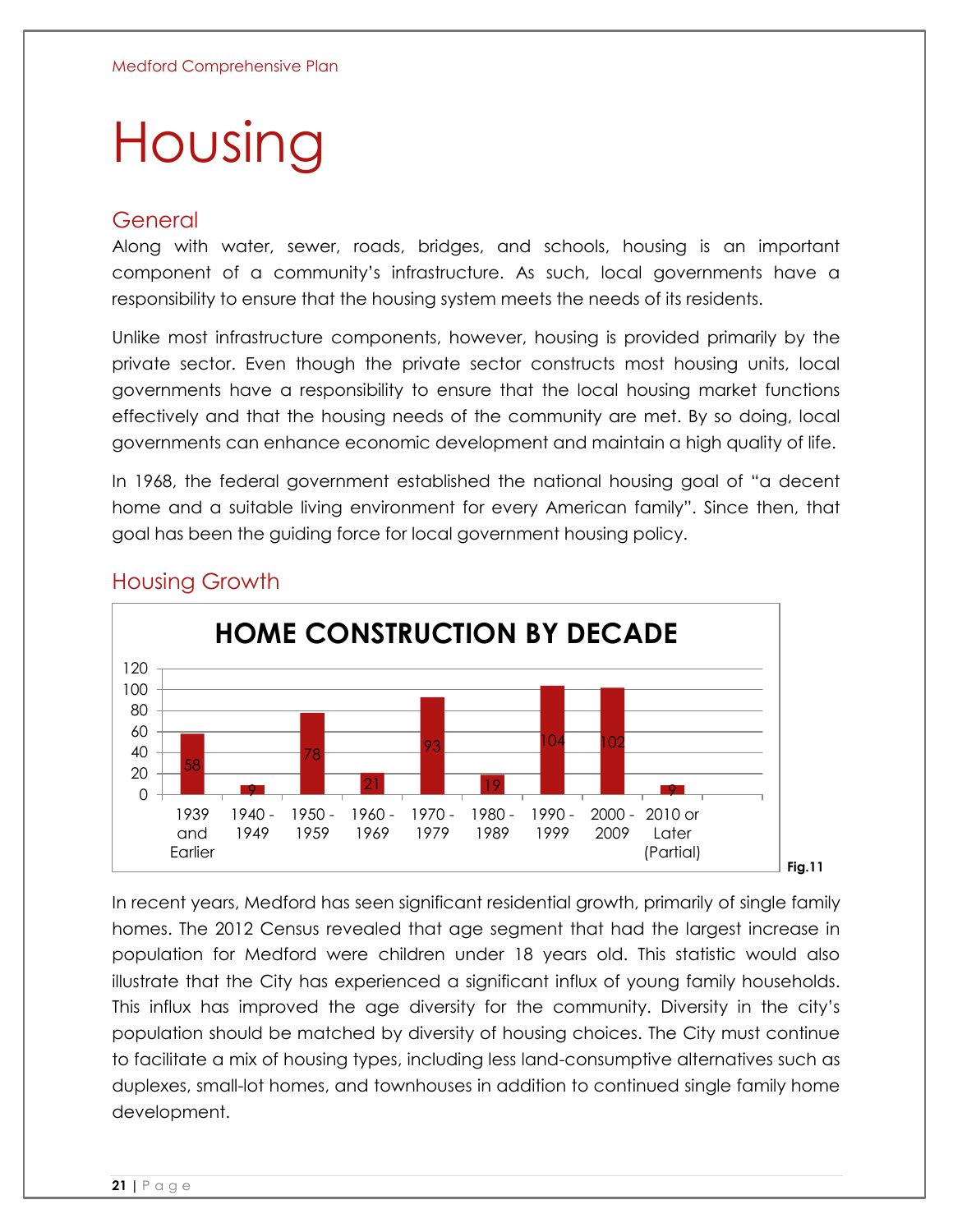#### **Housing Characteristics, 2012\***

|                                           | Medford city, MN | U.S.        |
|-------------------------------------------|------------------|-------------|
| <b>Total Housing</b><br><b>Units</b>      | 484              | 131,642,457 |
| Occupied                                  | 464              | 115,226,802 |
| Vacant                                    | 20               | 16,415,655  |
| For rent                                  | $\mathbf{0}$     | 3,294,653   |
| Rented, not occupied                      | $\bf{0}$         | 601,367     |
| For sale only                             | 11               | 1,815,473   |
| Sold, not occupied                        | $\mathbf 0$      | 601,171     |
| For seasonal, recreational, occasional    | $\mathbf{0}$     | 5,014,560   |
| For migrant workers                       | $\mathbf{0}$     | 34,579      |
| Other vacant                              | 9                | 5,053,852   |
| <b>Year Built</b>                         |                  |             |
| Built 2005 or later                       | $\bf{0}$         | 382,680     |
| Built 2000 to 2004                        | 102              | 18,670,035  |
| Built 1990 to 1999                        | 104              | 18,378,750  |
| Built 1980 to 1989                        | 19               | 18,413,257  |
| Built 1970 to 1979                        | 93               | 21,175,542  |
| Built 1960 to 1969                        | 21               | 14,705,468  |
| Built 1959 or earlier                     | 145              | 39,916,725  |
| Median year structure built^              | 1978             | 1975        |
| <b>Percent of Total</b>                   |                  |             |
| Occupancy                                 |                  |             |
| Occupied                                  | 95.9%            | 87.5%       |
| Vacant                                    | 4.1%             | 12.5%       |
| For rent                                  | 0.0%             | 2.5%        |
| Rented, not occupied                      | 0.0%             | 0.5%        |
| For sale only                             | 2.3%             | 1.4%        |
| Sold, not occupied                        | 0.0%             | 0.5%        |
| For seasonal, recreational, or occasional | 0.0%             | 3.8%        |
| For migrant workers                       | 0.0%             | 0.0%        |
| Other vacant                              | 1.9%             | 3.8%        |
| <b>Year Built</b>                         |                  |             |
| Built 2005 or later                       | 0.0%             | 0.3%        |
| Built 2000 to 2004                        | 21.1%            | 14.2%       |
| Built 1990 to 1999                        | 21.5%            | 14.0%       |
| Built 1980 to 1989                        | 3.9%             | 14.0%       |
| Built 1970 to 1979                        | 19.2%            | 16.1%       |
| Built 1960 to 1969                        | 4.3%             | 11.2%       |
| Built 1959 or earlier                     | 30.0%            | 30.3%       |

As you can see from the graphic above, Medford has a very low percentage of vacant or available housing options to support continued population growth. In order to continue to grow, the community is going to have to continue to promote new housing development in all price ranges in order to accommodate both new residents and current resident looking to upgrade their housing.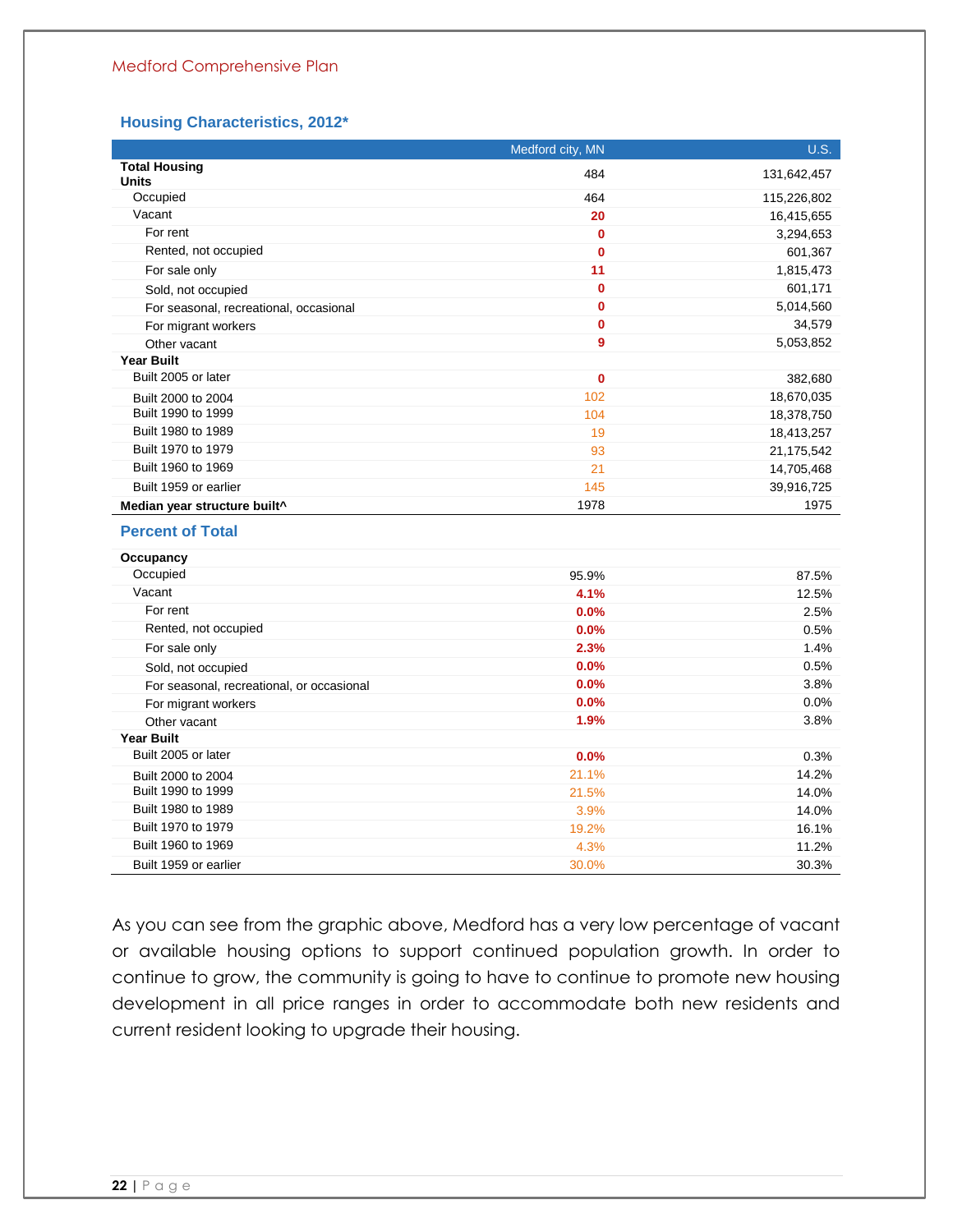## <span id="page-23-0"></span>Housing Cost

#### **Housing Costs as a Percent of Household Income, 2012\***

|                                           | Medford city, MN | <b>U.S.</b> |
|-------------------------------------------|------------------|-------------|
| Owner-occupied housing units with a       |                  |             |
| mortgage                                  | 358              | 50,671,257  |
| Monthly cost <15% of household income     | 47               | 8,867,877   |
| Monthly cost >30% of household income     | 93               | 18,547,302  |
| Specified renter-occupied units           | 46               | 39,742,141  |
| Gross rent <15% of household income       | 3                | 4,301,702   |
| Gross rent >30% of household income       | 18               | 19,122,981  |
| Median monthly mortgage cost <sup>^</sup> | \$1,425          | \$1,559     |
| Median gross rent <sup>^</sup>            | \$681            | \$889       |
| <b>Percent of Total</b>                   |                  |             |
| Monthly cost <15% of household income     | 13.1%            | 17.5%       |
| Monthly cost >30% of household income     | 26.0%            | 36.6%       |
| Gross rent <15% of household income       | 6.5%             | 10.8%       |
| Gross rent >30% of household income       | 39.1%            | 48.1%       |

^ Median monthly mortgage cost and median gross rent are not available for metro/non-metro or regional aggregations. \* The data in this table are calculated by ACS using annual surveys conducted during 2008-2012 and are representative of average characteristics during this period.

- **•** In the 2008-2012 period, the U.S. had the highest estimated percent of owneroccupied households where greater than 30% of household income was spent on mortgage costs (36.6%), and Medford city, MN had the lowest (26.0%).
- **•** In the 2008-2012 period, the U.S. had the highest estimated percent of renteroccupied households where greater than 30% of household income was spent on gross rent (48.1%), and Medford city, MN had the lowest (39.1%).
- **•** In the 2008-2012 period, the U.S. had the highest estimated monthly mortgage costs for owner-occupied homes (\$1,559), and Medford city, MN had the lowest (\$1,425).
- **•** In the 2008-2012 period, the U.S. had the highest estimated monthly gross rent for renter-occupied homes (\$889), and Medford city, MN had the lowest (\$681).

Housing Costs as a Percent of Household Income, 2012\*



■ Monthly cost >30% of household income Gross rent >30% of household income

Median Monthly Mortgage Costs and Gross Rent, 2012\*



Median monthly mortgage cost^ Median gross rent^

Data Sources: U.S. Department of Commerce. 2013. Census Bureau, American Community Survey Office, Washington, D.C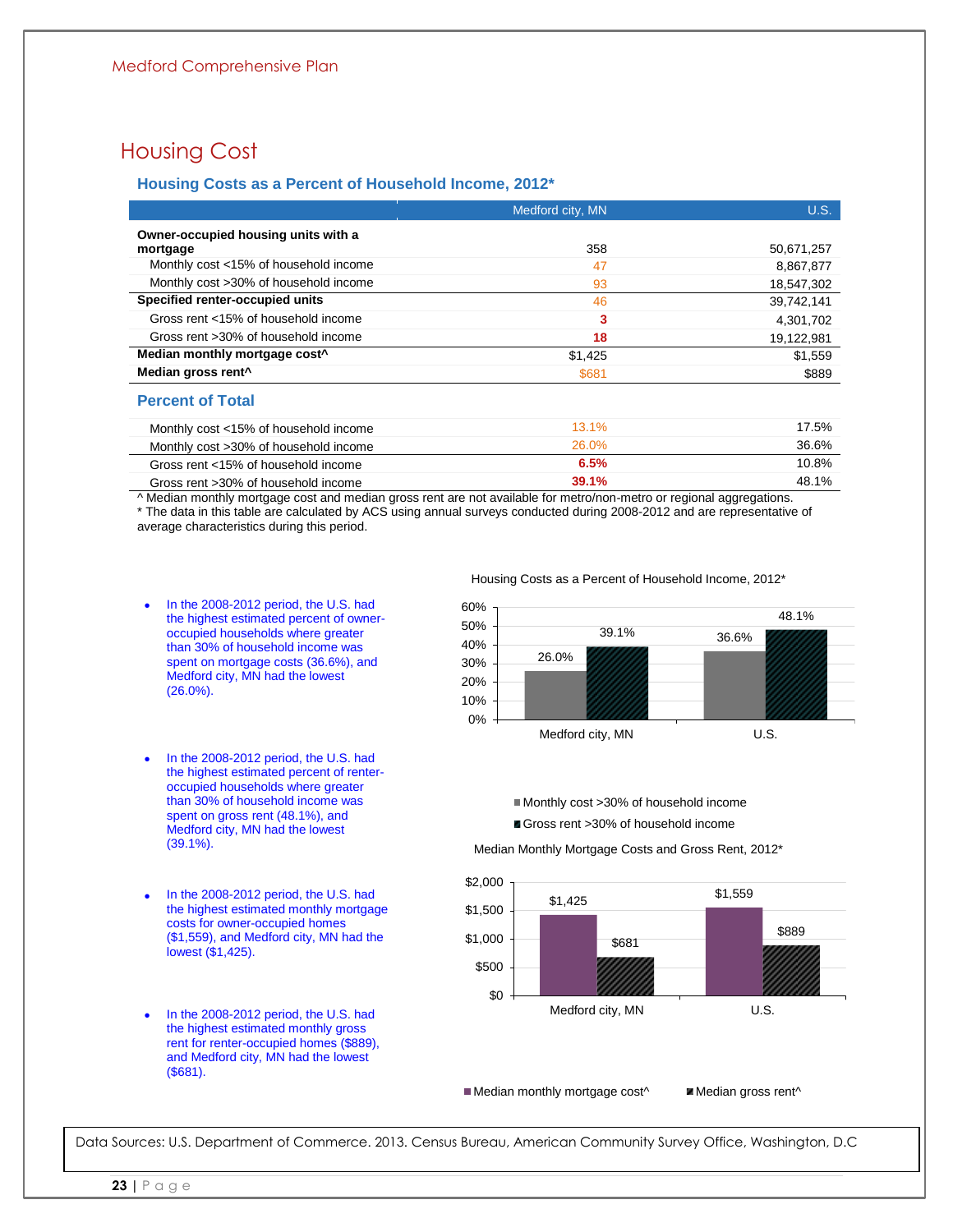



**Fig.13**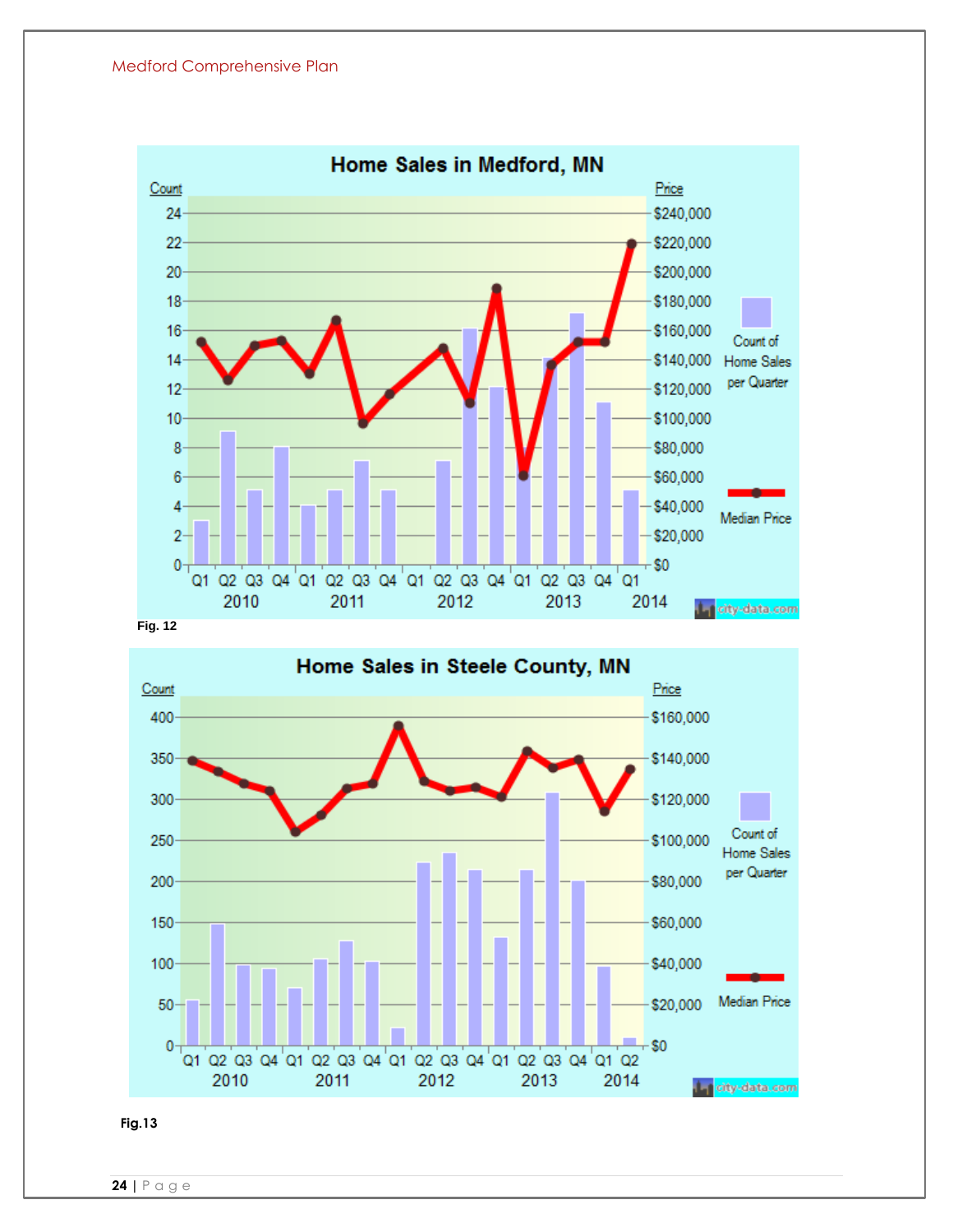Medford has maintained a lower housing cost recently even though national trends have been to the contrary. This is a positive for new families looking to move to the community to take advantage of the very strong school system. It will be important for the community to continue to promote new housing growth across a diverse price range in order to maintain its recent growth. The Medford school district is a very important asset for the community and continues to be a significant draw for young families to move to the community.

#### <span id="page-25-0"></span>Independent School District #763

One of the major strengths noted by the community repeatedly in the survey and the community meeting sessions was the Medford School District. This is further evidenced by the influx of young families mentioned earlier. Independent School District #763 encompasses the existing corporate limits of Medford and portions of Deerfield, Medford, Clinton Falls and Merton Townships in Steele County, parts of Walcott and Richland Townships in Rice County and part of Blooming Grove Township in Waseca County. All of the district's facilities are located in the City of Medford.

Unlike many rural school districts in the area, I.S.D. #763 has experienced significant growth over its recent history. Most rural school districts have experienced stagnant growth and often decline during that same time frame. This fact confirms the School District is a significant strength for the community and should be highlighted as a draw for continued population growth for the City. The district built a new facility that was open in 2003-04, and with that new facility, school administration feels like they have sufficient facilities to accommodate the continued growth of the community for some time. The current enrollment for school year 2014-15:

Kindergarten – Grade Six 477

Grade Seven – Grade Twelve 378

855 Total Enrollment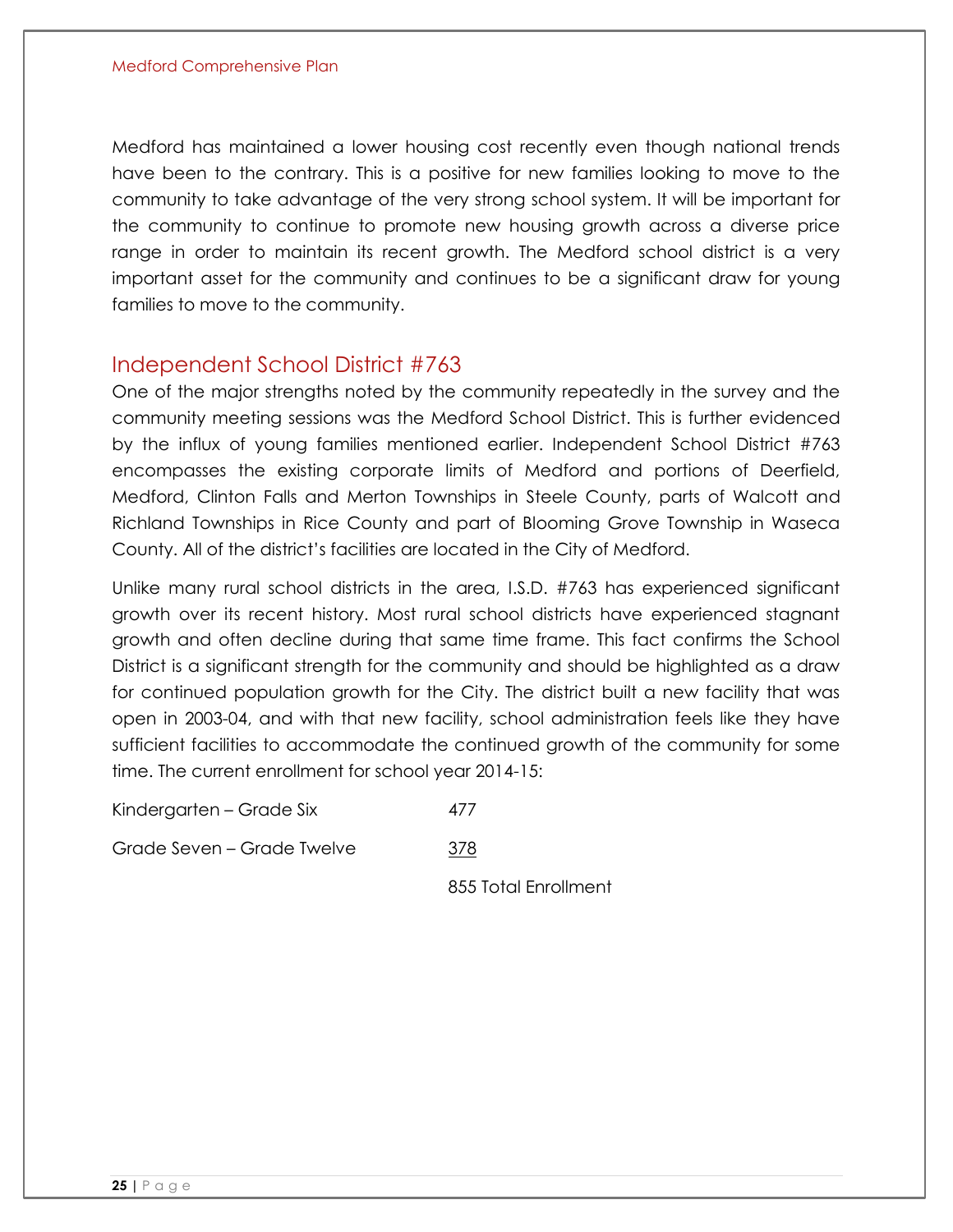### <span id="page-26-0"></span>Housing Goals:

- Provide for adequate housing opportunities for current and future residents of Medford while retaining the small-town character of the community.
- Encourage the availability of affordable housing to all economic segments of the population and to serve special needs populations, such as the elderly.
- Maintain close positive relationship with the school district
- Improve property maintenance / elimination of substandard housing.
- Improve infrastructure and community development elements such as nonmotorized trails and green spaces.
- Promote energy efficient construction and remodeling

### <span id="page-26-1"></span>Housing Objectives:

- Support housing repair and rehabilitation efforts to preserve and enhance existing housing stock.
- Continue exploring additional opportunities for apartments, manufactured housing, duplexes, small-lot developments, and other multifamily dwelling units that encourage affordable housing
- Encourage housing diversity that maintains the predominantly single family character of the community but also provides options to meet the needs of an economically diverse community
- Support funding programs designed to make housing more affordable.
- Plan for safe non-motorized transportation routes like sidewalks and bikes trails to connect residential areas to commercial areas, schools, and other residential areas
- Work with federal, state, and local agencies and programs to promote and possibly incent maintenance and rehabilitation of older housing stock to avoid blight and improve energy efficiency
- Continue to meet regularly with school district officials to stay informed on district issues and plans, and to continue to explore ways to partner together.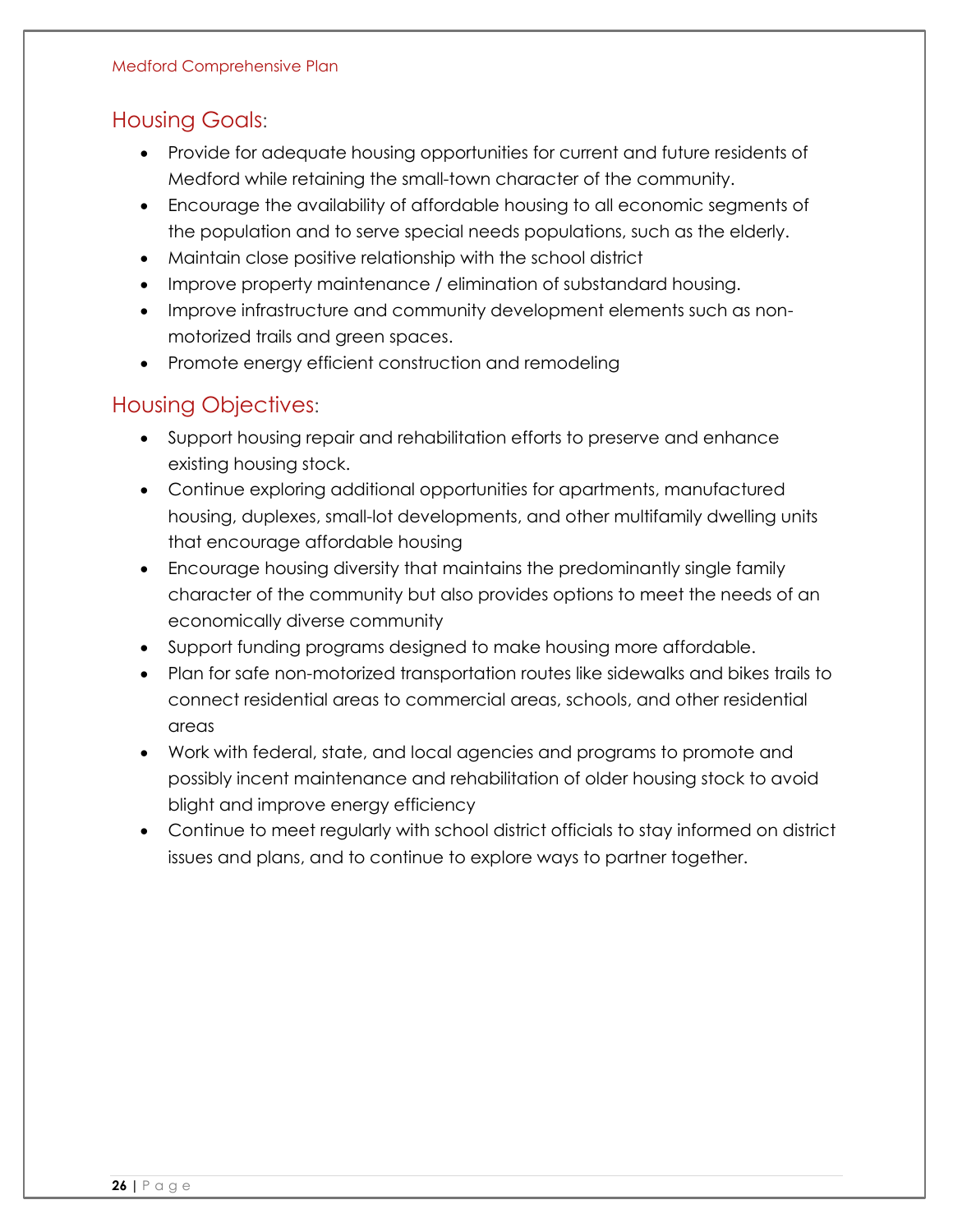# Public Facilities

### <span id="page-27-0"></span>General

The Public Facilities section of a Comprehensive Plan addresses the expectations that a community's residents have regarding certain public services and the facilities needed to provide those services. Public buildings that house the various governmental and service functions of a municipality are generally of two types: (1) those that require a nearly central or common location and that serve the entire municipal area, and (2) those that serve segments of the community on a service-area basis. The City Hall is an example of a governmental building that serves the entire community, while a fire station represents a public building that has a service-area relationship.

The demands for public facilities space at all levels of government usually increase as the population served grows and as the level of service expands. As a general rule, as communities grow in size, its citizens require increased levels of service. It is appropriate to review the status of existing municipal buildings as a basis for determining the future changes and additions that will likely be required. The following sections are a general evaluation and explanation of existing buildings and facilities.

There is a growing recognition that the availability of services, such as water and sewer, has a direct impact on increased traffic and residential activity. The community has been actively trying to manage growth for the past few years. The pressure on existing services, the cost of new services (compared to revenue collected), and the indirect impact of additional services are all issues continually explored as new projects are presented and discussed.

#### <span id="page-27-1"></span>Sanitary Sewer System

The City of Medford operates its own sanitary sewer system which includes a mechanical treatment plant that was upgraded in 2008 to meet the growing capacity needs of the community. The system has gone through some major expansions over time. The first expansion was to the west and intended to serve the commercial growth along the Interstate 35 corridor. The second expansion was to the east to serve new residential growth for the community as well as the new school facility.

As the community continues to grow and expand, the community's sanitary sewer system will need to be planned for and grow to support these new areas.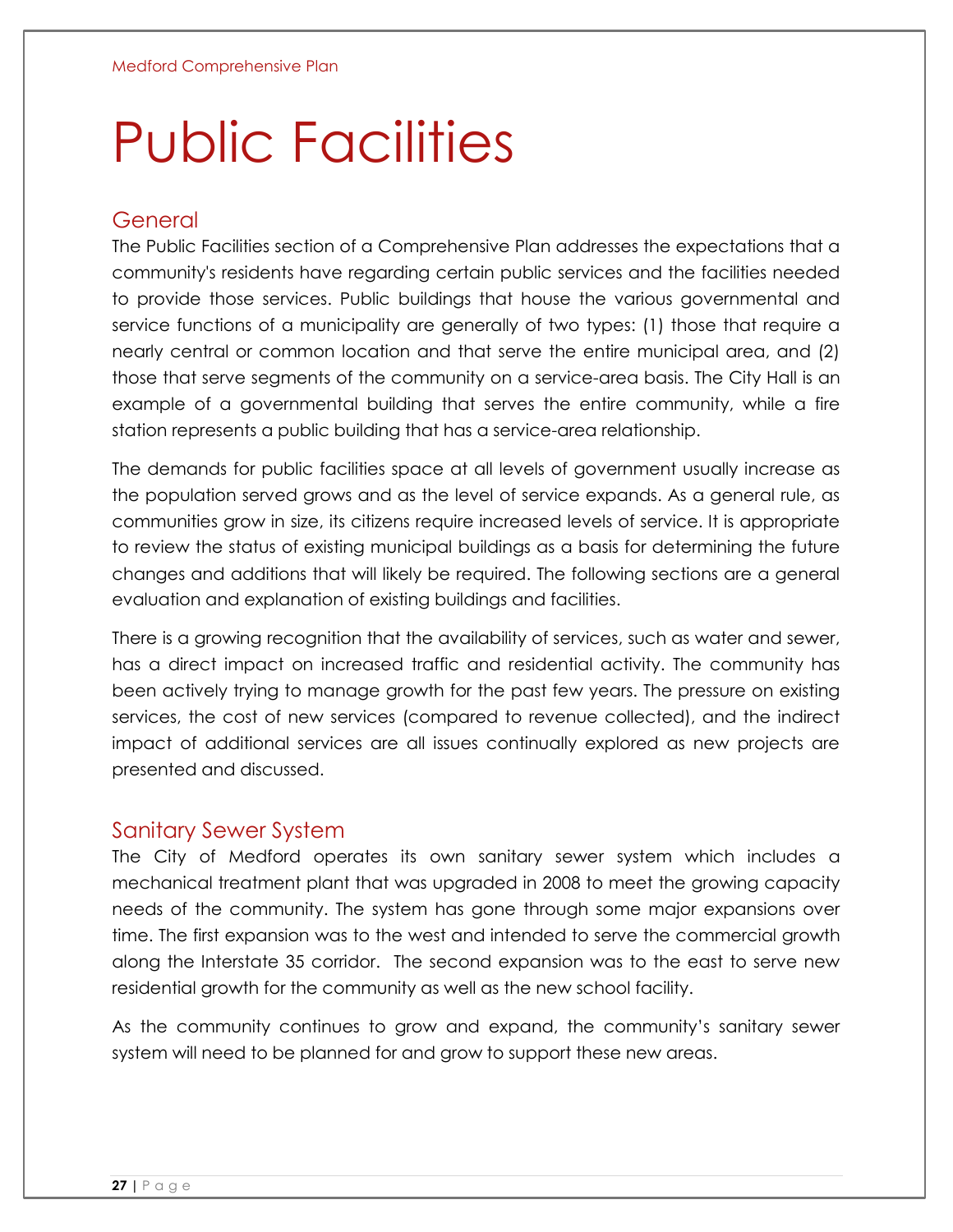#### <span id="page-28-0"></span>Water System

The City of Medford upgraded its water system in 2011. The city water system consists of two sections. The Upper System consists of an elevated storage facility and the water distribution system. The Lower System consists of wells, water treatment facility, a pressure reducing station/booster station, an elevated storage facility, and the water distribution system. The City filters the water to meet state standards. Chlorine is used for disinfection. Fluoride is added to the potable water supply in accordance to State Statute. Orthophosphate is added to prevent corrosion within the distribution system. The upgraded water system delivers treated water to all of Medford. The City is constantly monitoring and addressing water quality issues with ongoing improvements.

As the community continues to grow and expand, the community's water system will need to be planned for and grow to support these new areas.

#### <span id="page-28-1"></span>Storm Drainage System

The Medford area is part of the Cannon River Watershed by way of the Straight River which takes a great deal of the City's storm water. Medford is served by a storm drainage system and facilities. The City has also incorporated storm water ponding to reduce its outflows to receiving waters like the Straight River in order to preserve and improve water quality.

#### <span id="page-28-2"></span>Street System

Interstate Highway 35 runs through the west side of the community. There is a recently upgraded roundabout interchange at the crossing of County Highway 12. The main traffic carrier roads for the community other than Interstate 35 include a number of County Highways which provide the community with quality access to the neighboring communities and surrounding rural areas. The Straight River, railroads, and Interstate 35 cause certain challenges to the overall transportation system for the community. However, the community will want to pay attention to all discussions the Department of Transportation has regarding the Interstate 35 corridor in the area, and Steele County has regarding the County Highway feeder system for the community as both play extremely important roles for Medford.

The community survey noted that the two biggest concerns for the residents with regard to transportation were upgrading road surfaces and better maintenance of roads. Upgrades are costly and need to be planned for over time in order to meet budgetary constraints, therefore street upgrades should be included in the community's Capital Improvement Plan.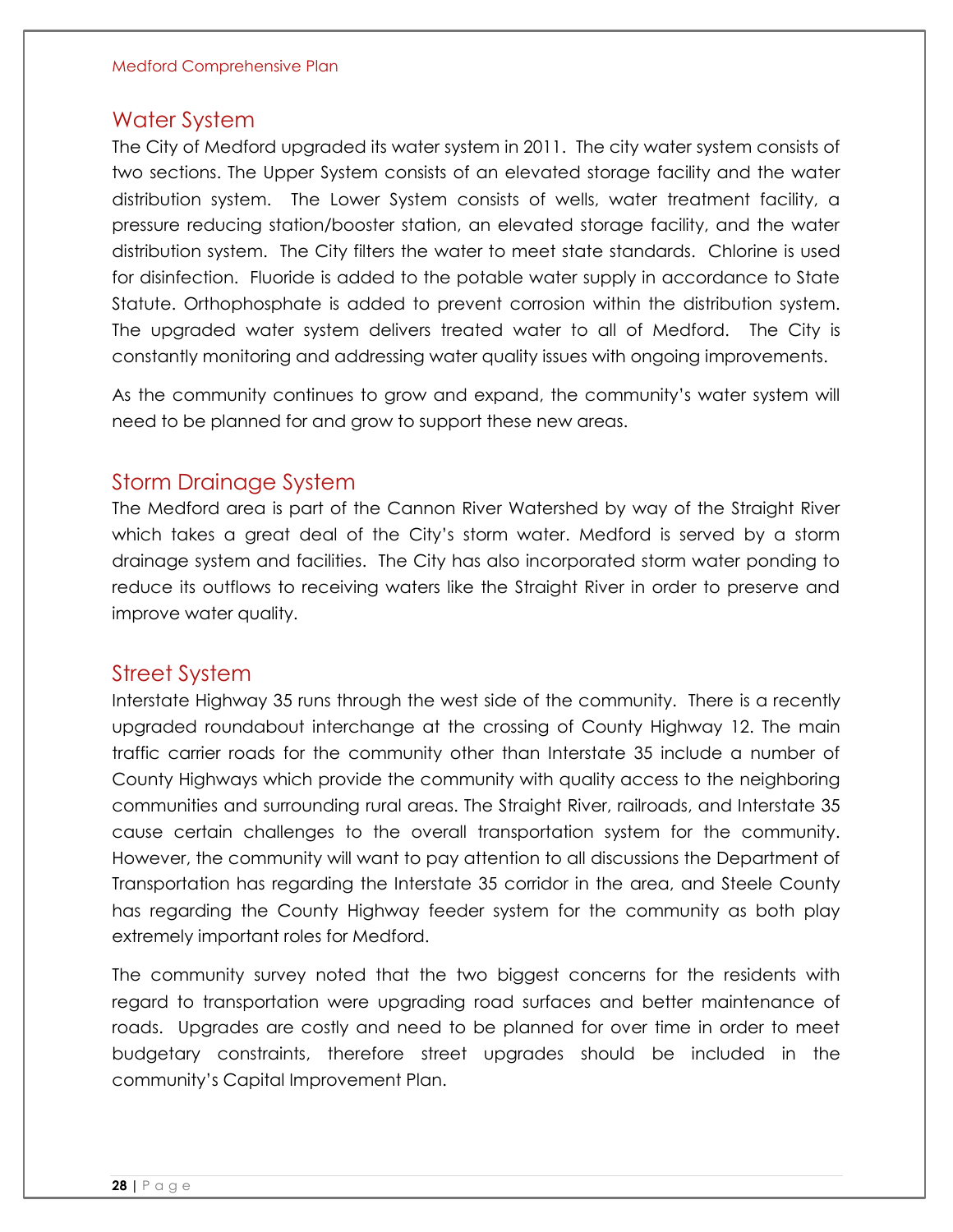

The graphic below shows the traffic counts for Medford.

**Fig.14**

#### <span id="page-29-0"></span>Pedestrian System

The majority of the community includes sidewalks for pedestrian movement. Bituminous and concrete walking/biking trails have also started to be incorporated into the community's transportation system. These sidewalks and trails provide essential linkages to areas of the community such as downtown, parks, and school. "Walkability" is a term that has become incredibly important in recent years as people tend to look for the ease of non-motorized transportation throughout their community or potential communities that they may look to relocate to. Additional sidewalks and trails continue to be explored and added to increase connectivity of the high-travel areas for residents.

## <span id="page-29-1"></span>City Hall / Fire Station / City Maintenance Facility

The City has a combined City Hall / Fire Station facility on the City-owned property on Second Avenue Southeast. This facility was built in the 1970's and has gone through several remodels. As the community continues to grow, it will be important to make sure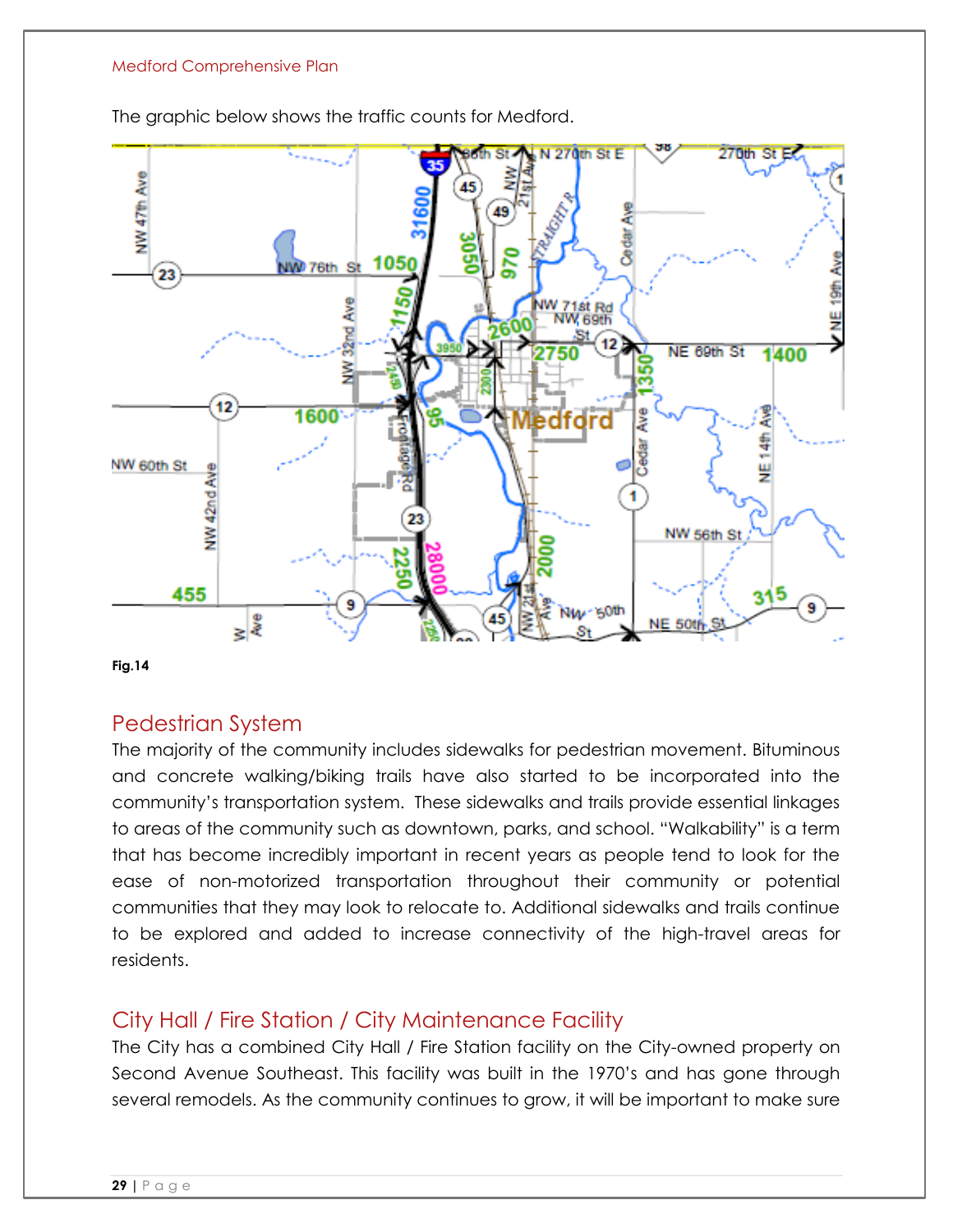that the fire station facility has the necessary space to provide the level of service requisite the community's size and need.

The City's maintenance facility is also located on this property. Again, as the community continues to grow the demands on the City's maintenance department will increase as well. It will be important for the community to make sure that this department's facility remains adequate to meet this demand.

#### <span id="page-30-0"></span>Municipal Liquor Store

This facility is located downtown. Many improvements have been made to both the interior and exterior of the building over time. As a community owned building, continuously exploring improvements to the facility and operation will always be important because those factors will always reflect directly on the community.

#### <span id="page-30-1"></span>**Parks**

Straight River Park: A major park facility along the Straight River that includes the community's swimming pool and tennis courts, as well as, a softball field, playground equipment, picnic shelters, restroom facilities and parking. This is a major gathering point for the community, so ongoing improvements and maintenance are extremely important to maintain quality of life for the residents.

The City also maintains three other community parks. Those are Central Park located at the intersection of Main Street and Central Avenue, Radel Park located at the intersection of First Street Southeast and Second Avenue Southeast, and the Frank Woodfill Wildlife Refuge located on County Highway 45.

Medford has done a good job of creating a quality community park system that takes advantage of the various landscapes that make up the area. The system ranges from simple open spaces near the Straight River to Straight River Park that includes large community amenities such as the pool and tennis courts. In addition, there are some additional green spaces such as the area near the water tower and the former water tower, as well as the green space included in the MetCon development, that may be developed into formal park areas in the future

A community is made up of people of all ages and interests, and it is important for the community to keep this in mind in looking at its park system. Working to meet the needs and wants of all different types of users provides the City with an opportunity to increase the overall quality of life for residents and visitors. Quality of life will always be one of the most significant factors in the decision making process as people decide which community they will live in.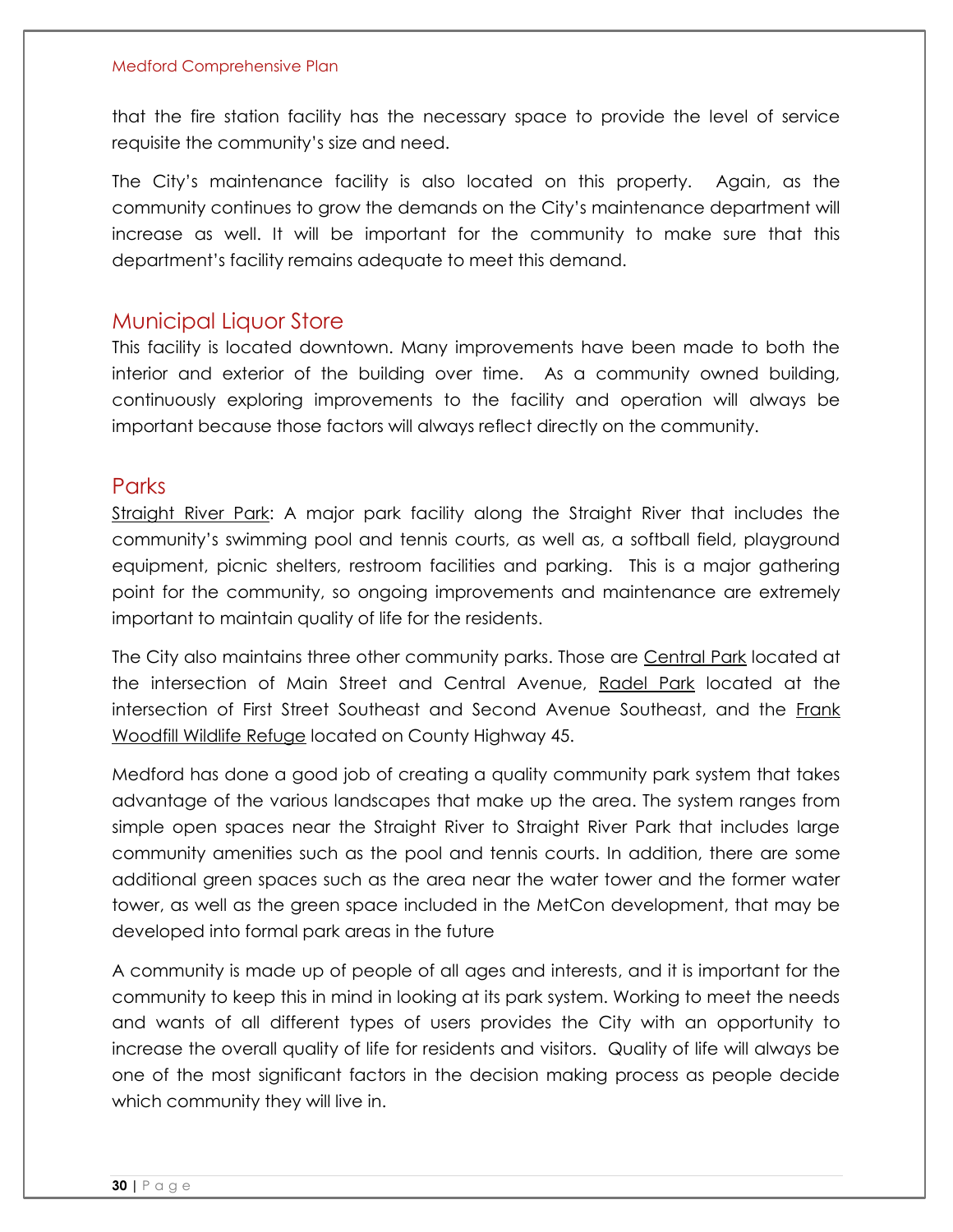#### **Trails**

As Medford grows and develops there is an increasing need and demand for recreational hiking and biking trails and neighborhood trails and connections. In addition to encouraging recreation, the development of a non-motorized trail system can help reduce vehicle trips. The result will be a community resource providing transportation alternatives, recreational opportunities, environmental aesthetics, and preserving open space. One of the major trail developments for the community is the Wildflower Trail that will utilize vacated railroad right of way through the community and looks to eventually connect with other regional trail systems in the area.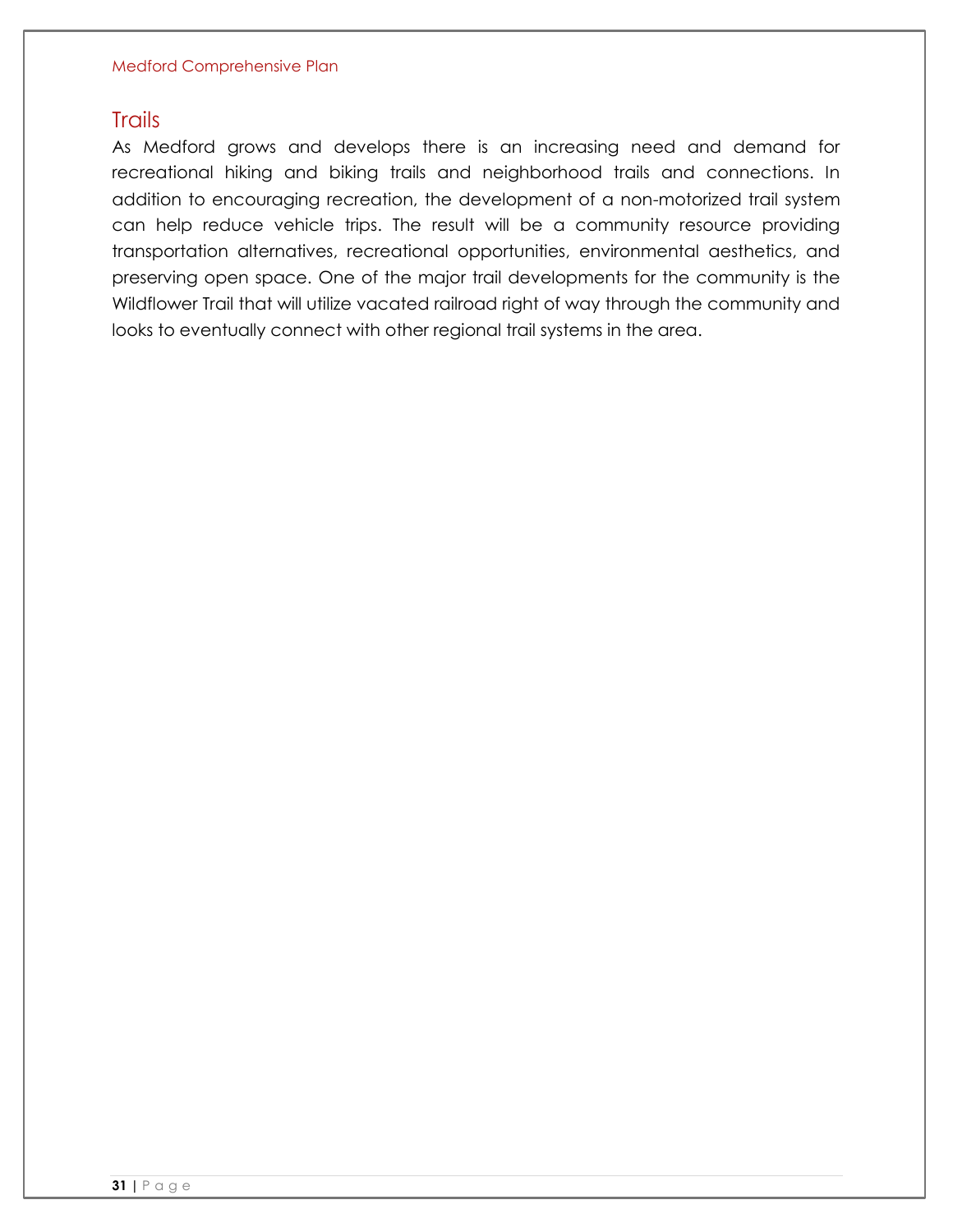## <span id="page-32-0"></span>Public Facility Goals:

- Provide high level public facilities and services in the most effective and cost efficient manner possible
- Explore alternative forms of energy that can help provide quality renewable sustainable energy for Medford and its residents
- Provide safe and quality water supply
- Manage storm water in an efficient, effective, and environmentally conscious manner
- Create and maintain capital improvement program for large investments in upgrading infrastructure and public facilities to maximize efficiency of investment
- Provide and maintain quality street system within the community
- Encourage non-motorized transportation within the community
- Aesthetic values and natural environment will be considered when replacing and expanding City utilities
- Create and maintain a quality system of interconnected parks, recreation facilities, and open green spaces throughout the community
- Provide each new housing development or neighborhood with easy and direct access to a park
- Continually explore funding programs from local, state, and federal organizations for improvements to Medford's parks

## <span id="page-32-1"></span>Public Facility Objectives:

- Explore local, state, and federal agency programs for funding for utility improvements
- Require adequate park / green space be incorporated into new residential developments
- Require storm water retention ponding and other run off prevention methods be incorporated into new large scale developments
- Provide adequate funding to maintain existing park and recreational facilities including a balance between maintenance and new capital improvement expenditures
- Continually monitor whether facilities such as the Fire Station and City Maintenance building are sufficient to meet the growing community's needs
- Be active in communications with Steele County and the Department of Transportation regarding Interstate 35 and the other major traffic routes around the city
- Create and adhere to an annual maintenance plan to ensure existing curb, gutter, and road surfaces are well maintained.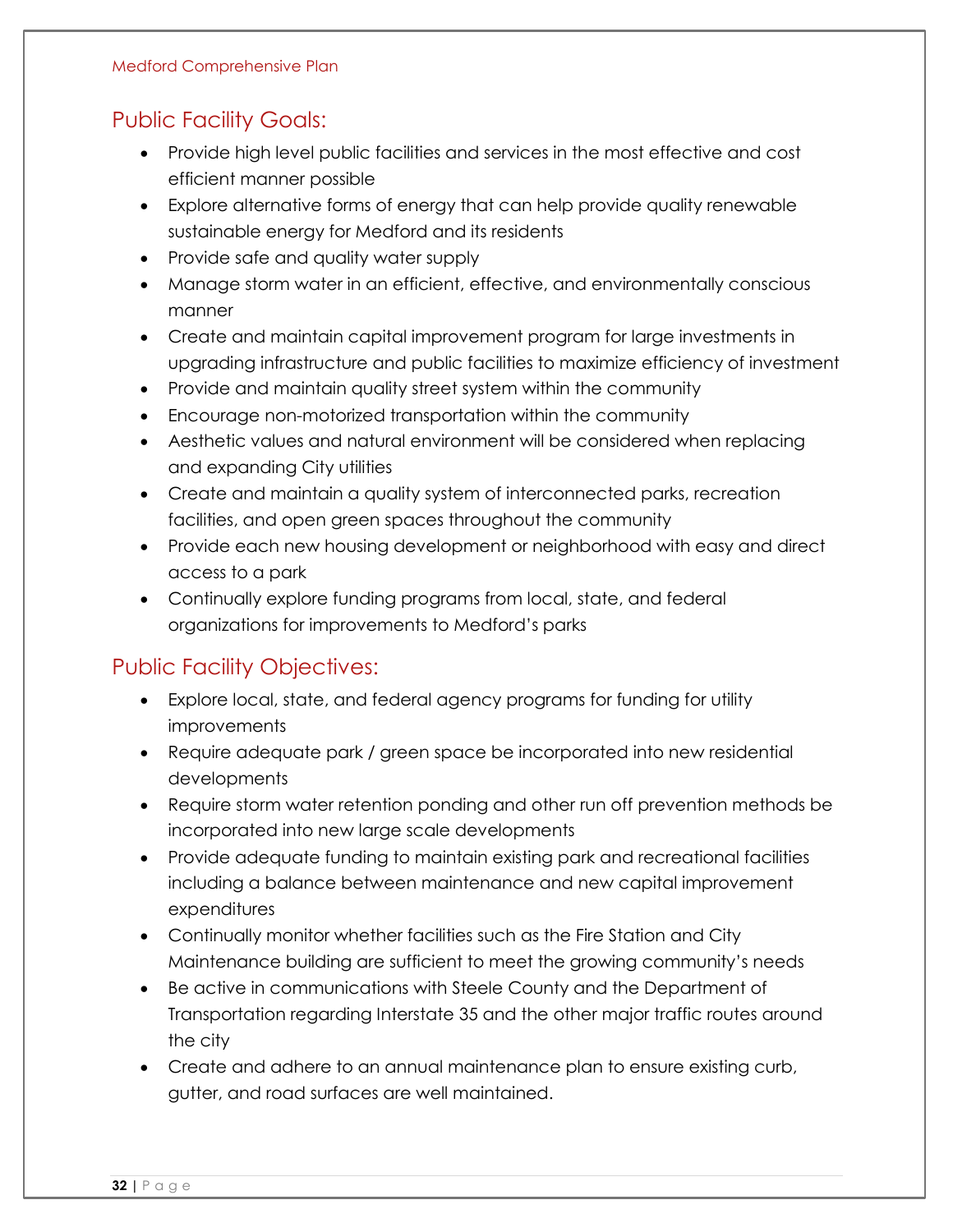## <span id="page-33-0"></span>Public Facility Objectives (Continued):

- Incorporate large scale street and utility improvements into the City's capital improvement plan
- Work to improve the overall non-motorized connectivity of the community through additional trails and sidewalks. Special attention should be paid to high traffic areas like the school, downtown and Straight River Park.
- Explore local, state, and federal agency programs for funding for parks and trails additions and improvements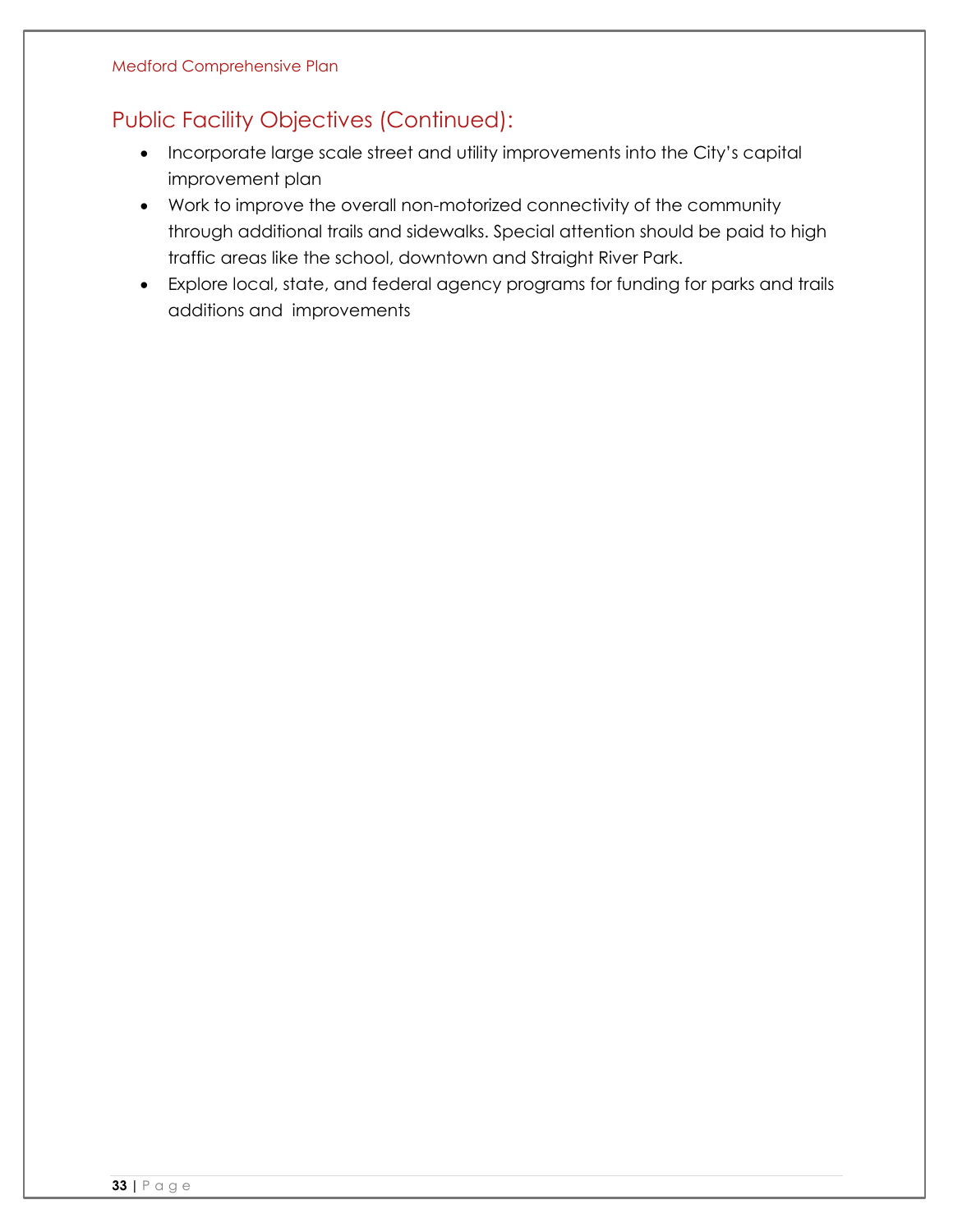## Conclusion

Many communities feel that the planning process is complete with the adoption of a comprehensive plan, but the planning process in Medford will never end. The world outside of Medford is constantly changing and many of these changes will have an impact on Medford. The City will continue to grow and be successful if it is constantly planning and adapting to these impacts and changes. Formal adoption of the Comprehensive Plan establishes the goals for the direction of the City, including both policy objectives and achievement strategies, and should be viewed as the beginning of the journey, not the end. The community's planning efforts up to this point will not have the type of long range impact it is looking for without continuing advancement to implement and update the Plan continually.

The implementation of this plan is firmly tied to the ability of the City to promote the Plan over the long term. Key partners in the implementation include City Council, boards and commissions, staff, and residents. Support of the Plan by the residents and business owners of Medford is essential to the successful implementation of the Plan.

There are several critical requirements for effective implementation of this Comprehensive Plan. First, Medford should continue to evaluate and amend its official development controls, such as the zoning ordinance, which can enforce the Plan's policies and recommendations. Second, the City should develop its Capital Improvements Plan, which would implement a priority-based system of the most important public improvements in infrastructure and public facilities within the parameters of yearly budgetary guidelines.

City officials must ensure that the citizens of Medford continue to be actively involved in this and future planning projects to ensure their needs and concerns are being met by these plans. Some good examples of this would be the citizen group that came together for the Minnesota Design Team visit. Another possibility could be to work with the Southern Minnesota Initiative Foundation and their Town Meeting Initiative program. Like the Design Team, this group could work together to identify projects that would improve the community immediately and over the long term based on identifying the communities assets. Several strengths, weaknesses, opportunities, and threats were identified by the community during a series of community meetings as part of the information gathering process for the comprehensive plan. Many great thoughts and ideas were discussed, listed below are the ones that were identified most often: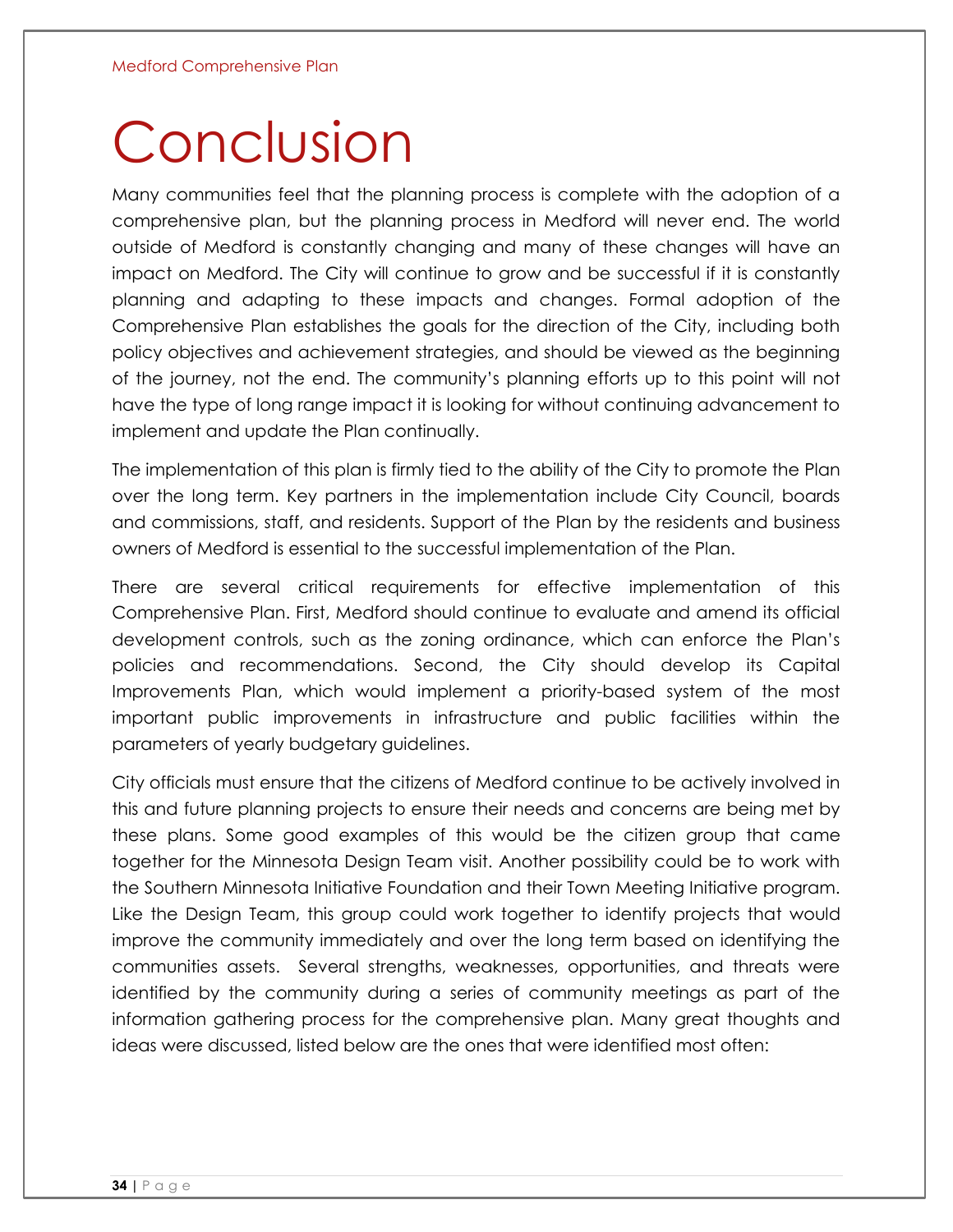### Strengths:

- The Medford School District built a new school 11 years ago. Residents strongly feel that the building and quality of education provided are the greatest assets of the community. Currently the school district has significant open enrollment, and room for increased student enrollment from within the district.
- The Medford Outlet Mall provides the community with significant tax revenue, employment opportunities, and retail shopping choices. Residents strongly feel the outlet mall is an economic benefit to the community.
- Medford's location along the interstate and proximity to Owatonna, Faribault, Northfield, Waseca, Rochester, Mankato and the Twin Cities provide residents with many options for employment, entertainment and commerce. Businesses benefit from transportation, access to local networks and customers.
- Community pride is strong within the city of Medford. People feel pride in their school and small town quality of life. The pride and quality of life are the main reasons why people choose to permanently move to the community.

#### Weaknesses:

- Housing options in Medford are limited. New teachers are not moving to Medford because they have difficulty finding existing homes to buy or rent. The number of available lots is limited. Seniors are looking for townhomes/condos, but they are not available.
- Medford does not have a grocery or hardware store, and restaurant options are limited. The Main Street of Medford provides limited options for consumer services or goods. More businesses, including light industry, and a large employer would be welcome by residents.
- Citizen involvement in community organizing or planning is limited. City leagues, civic clubs, business organizations and opportunities for involvement will only be possible if residents get involved and take responsibility and ownership.
- The City of Medford would like to complete several infrastructure improvement projects, however, financing to complete the projects does not currently exist. The city's tax base is limited, and residents' median income disqualifies the community from several grant opportunities.

## Opportunities:

- Available land for residential and commercial/business growth is the community's greatest asset.
- Recently, a railroad authority was formed along the abandoned rail line that runs through the communities of Medford, Owatonna and Faribault. The potential exists to turn the abandoned rail line into a regional trail that could create recreation, tourism and commerce opportunities for the community.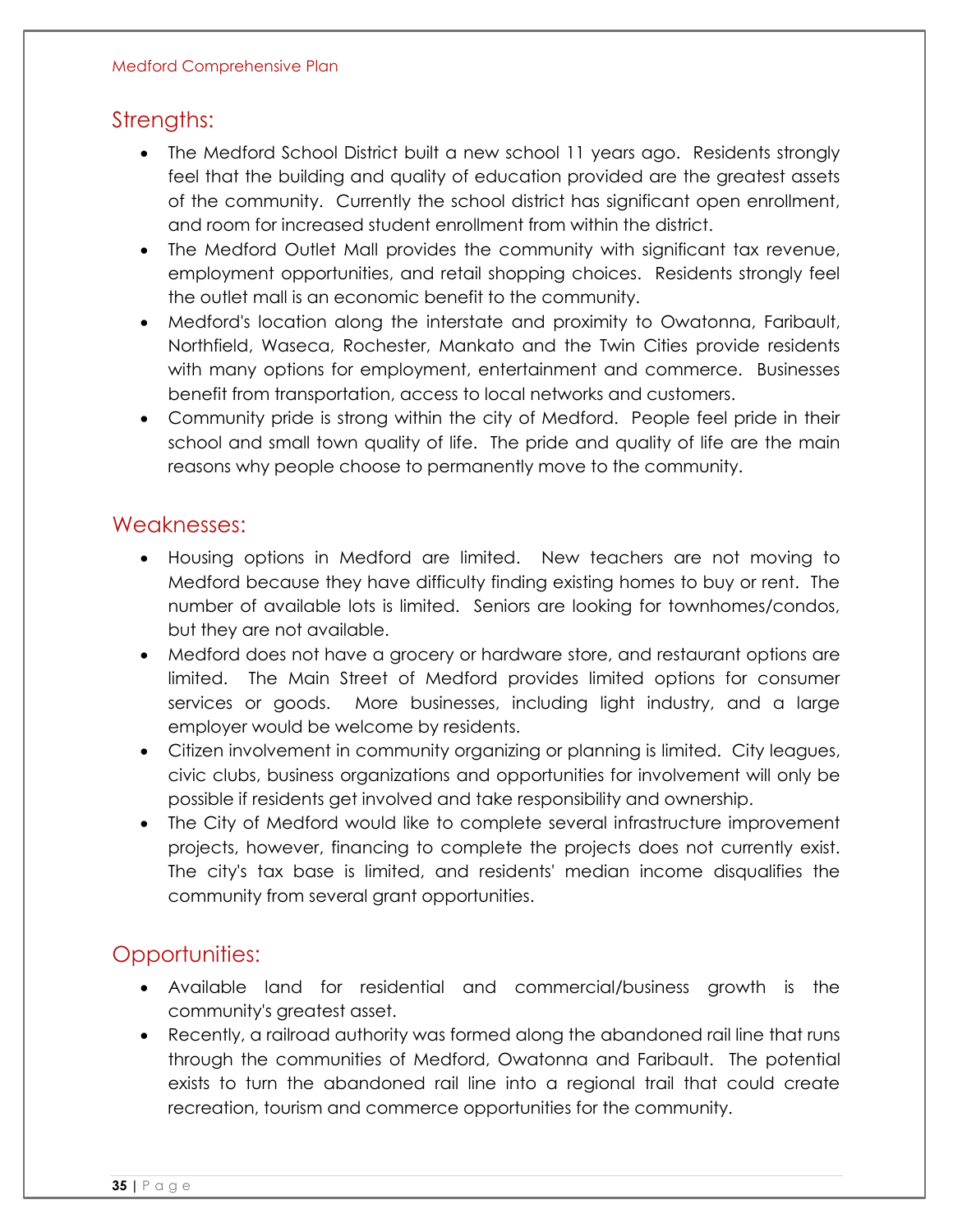- Medford's city festival is called the Straight River Days, named after the Straight River that flows through the community. Residents embrace the river and feel that it is an asset. The potential exists for RV/Campground, canoeing/tubing, a golf course and other recreation businesses to be built near the river to increase tourism and economic development.
- Commercial and residential expansion west of the interstate, increased business development, and construction of senior and single family housing could increase the city's tax base for infrastructure improvements and economic development.

#### Threats:

- Lack of citizen involvement and willingness to change could stifle future civic, recreation, and economic opportunities.
- Capital is needed for business start ups and expansions. If businesses and the community lack private or public financiers willing to invest capital in Medford, the community may not realize economic growth.
- The city's investment in infrastructure upgrades is limited by available tax revenue and grant opportunities.
- Continued viability of the outlet mall is dependent upon state tax policy, customers' support, and retailers' perceptions of its market potential.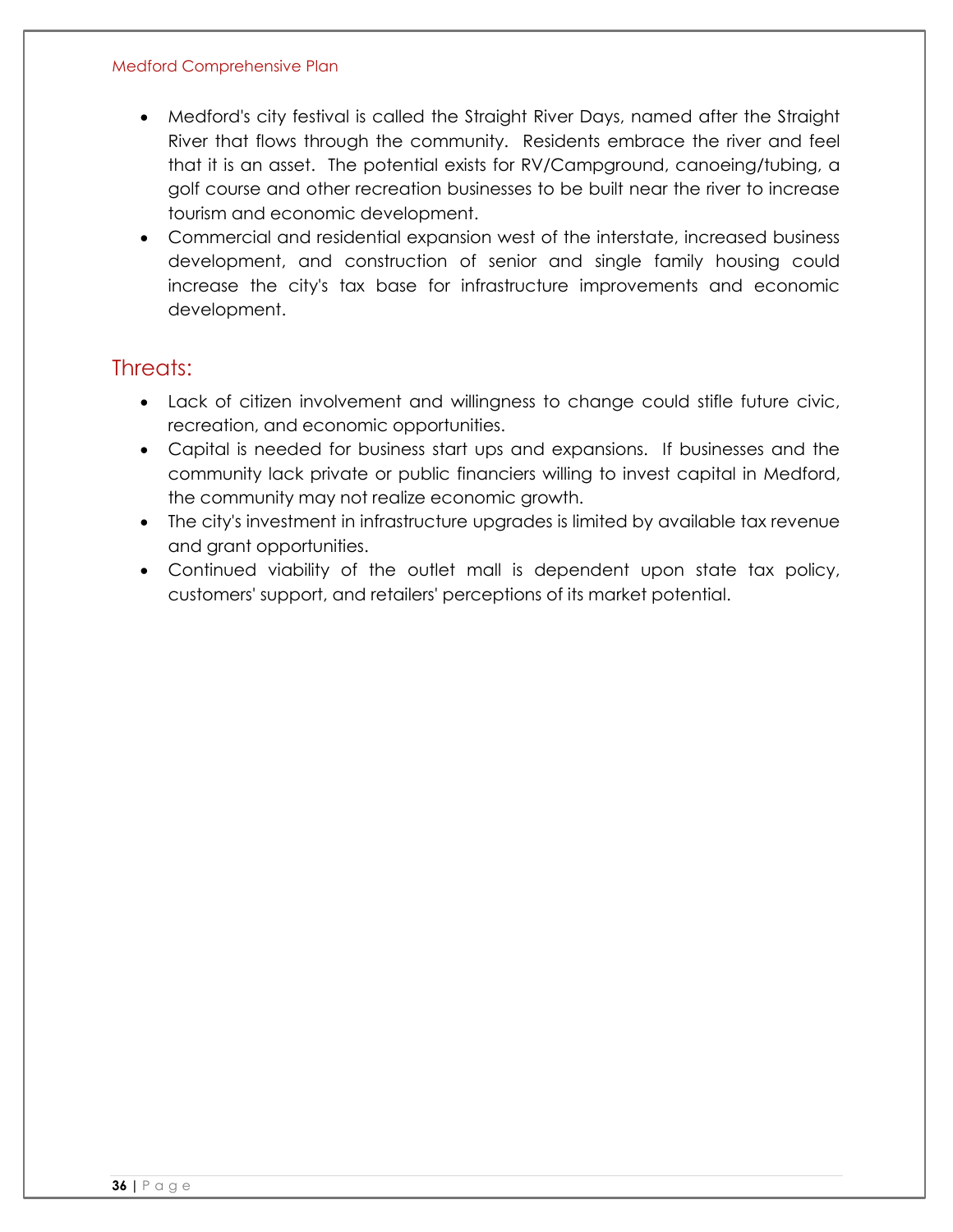## Implementation Tools

Implementation tools are the mechanisms that the City has to use to guide its future development. These tools really are the teeth to realize the vision for the community described in this comprehensive plan. To that end, it is essential that these tools be instituted or revised in a way that is consistent with the goals and objectives set forth in this Comprehensive Plan. The following implementation tools can be utilized to reflect the community's values and accomplish the goals set forth in this plan.

#### <span id="page-37-0"></span>**ZONING ORDINANCE**

The City's zoning ordinance utilizes zoning districts as its principal tool to implement the City's land use policies. The zoning ordinance consists of two essential parts, the ordinance text and the official zoning map. The ordinance text sets forth the specific rules for the development of land within Medford and the official map shows the zoning district boundaries. The City should review its zoning ordinance and official map to compare them to the adopted goals and objectives in this plan to identify and reconcile any discrepancies.

The zoning Ordinance and zoning map may be amended from time to time to reflect new goals, objectives and opportunities identified by the community. The City Council has tools to make these amendments through review by the Planning Commission. Any changes in zoning should be done as orderly and contiguously as possible, with great care taken to minimize effects on current and neighboring land owners. Spot zoning should be avoided.

#### <span id="page-37-1"></span>**CAPITAL IMPROVEMENTS PLAN (CIP)**

As indicated above, another potential tool for implementation is the Capital Improvement Program, which would prioritize and schedule large capital projects usually over a five to ten year period. City staff first compiles a list of all public improvements that will be required in the next five to ten years, including things like street upgrades, new equipment and public facilities projects. Then all projects are reviewed, priorities are assigned, cost estimates prepared, and potential funding sources identified.

In the current fiscal climate, the City's financial resources will always be limited and there will always be competition for those resources. The Capital Improvement Program allows Medford to provide the most critical public improvements, yet stay within budget constraints. Many of the recommendations of this Comprehensive Plan can be articulated in a Capital Improvements Program. Through this CIP, the recommendations can be prioritized, budgeted and programmed into the City's decision making process.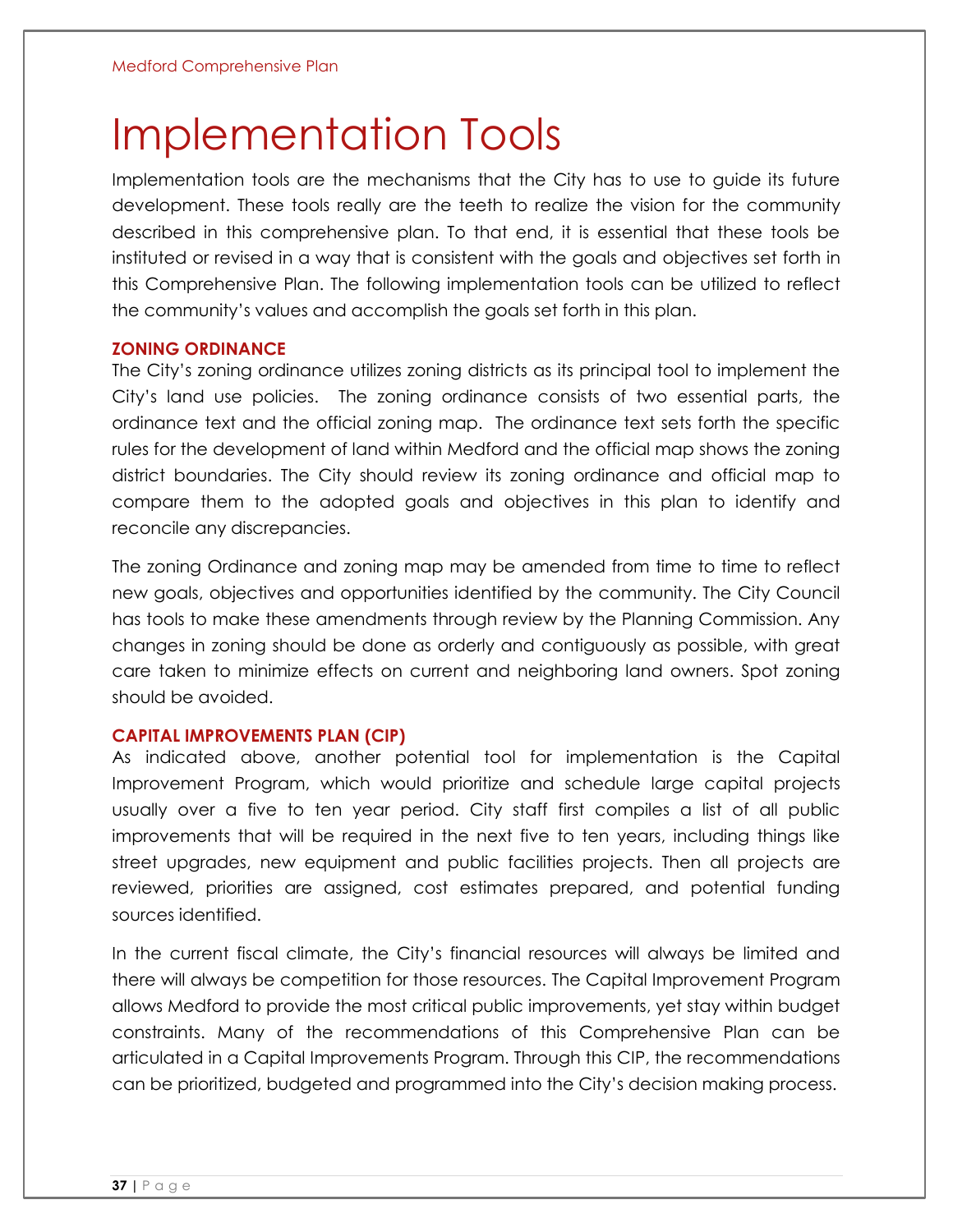#### <span id="page-38-0"></span>**COMMUNITY INVOLVEMENT AND COMMUNICATION**

The City of Medford benefits from an active citizenship, involved and aware of issues and concerns throughout the community. Medford should continue to encourage opportunities for citizen participation at all levels of the planning and development processes through appointed citizen commissions and boards, and attendance and participation at public meetings. The City should continue to use as many media outlets as possible to provide public information. This can be accomplished through the City's website (the web address is www.medfordminnesota.com, City newsletter, school district newsletter, public service announcements on local radio, informational brochures, and press release distribution to area newspapers.

As mentioned above, another possibility for citizen involvement would be the Town Meeting Initiative program through the Southern Minnesota Initiative Foundation. Within this process citizens are invited to meetings to identify various community assets and develop projects that could work to enhance those assets and better the community.